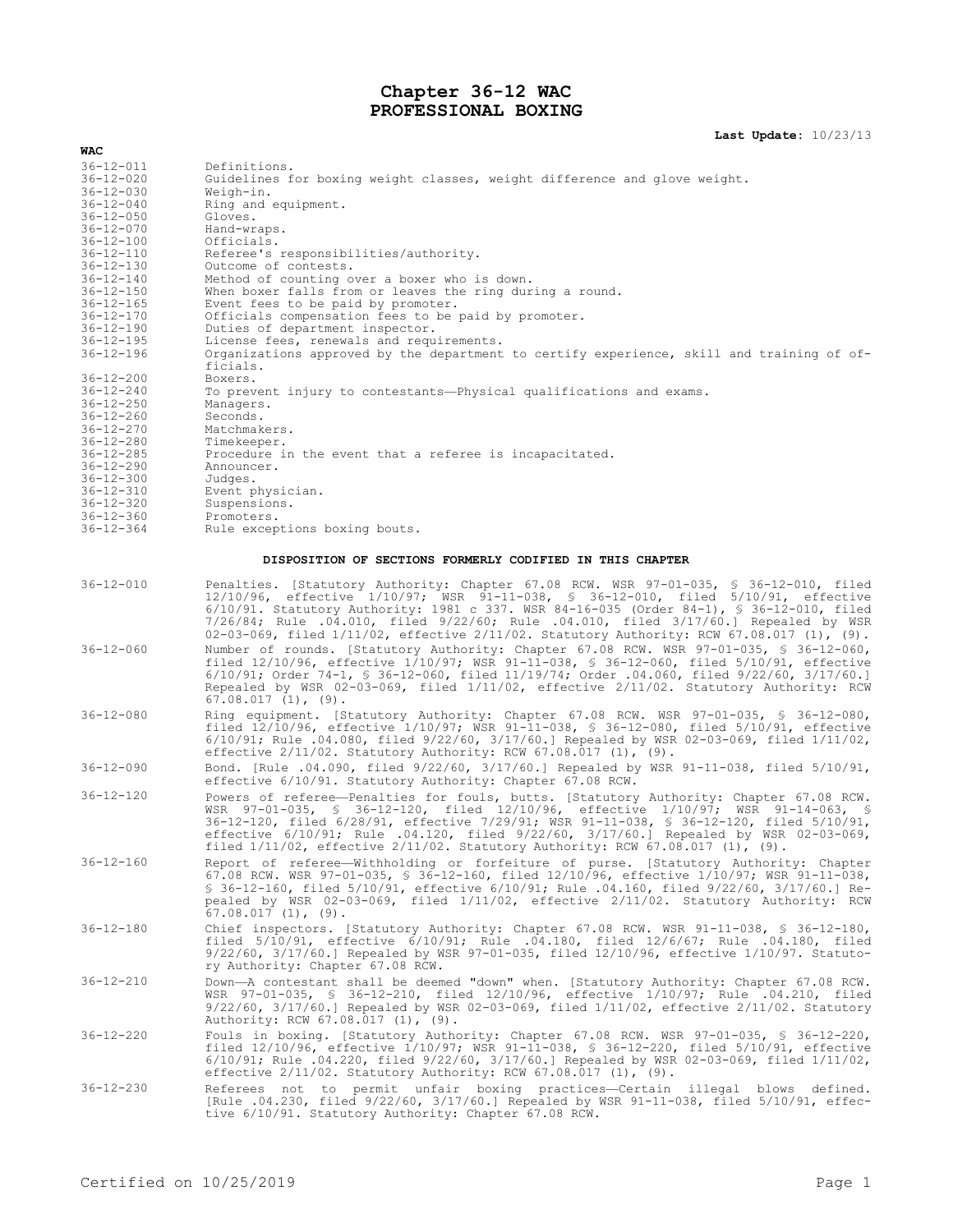- 36-12-330 Contracts. [Statutory Authority: Chapter 67.08 RCW. WSR 97-01-035, § 36-12-330, filed 12/10/96, effective 1/10/97; WSR 91-11-038, § 36-12-330, filed 5/10/91, effective 6/10/91. Statutory Authority: 1981 c 337. WSR 84-16-035 (Order 84-1), § 36-12-330, filed 7/26/84; Order 74-1, § 36-12-330, filed 11/19/74; Rule .04.330, filed 9/22/60, 3/17/60.] Repealed by WSR 02-03-069, filed 1/11/02, effective 2/11/02. Statutory Authority: RCW  $67.08.017$   $(1)$ ,  $(9)$ .
- 36-12-340 Payment of contestants. [Statutory Authority: Chapter 67.08 RCW. WSR 97-01-035, § 36-12-340, filed 12/10/96, effective 1/10/97; WSR 91-11-038, § 36-12-340, filed 5/10/91, effective 6/10/91; Rule .04.340, filed 9/22/60, 3/17/60.] Repealed by WSR 02-03-069, filed 1/11/02, effective 2/11/02. Statutory Authority: RCW 67.08.017 (1), (9).
- 36-12-350 Tickets. [Statutory Authority: Chapter 67.08 RCW. WSR 97-01-035, § 36-12-350, filed 12/10/96, effective 1/10/97; WSR 91-11-038, § 36-12-350, filed 5/10/91, effective 6/10/91. Statutory Authority: 1981 c 337. WSR 84-16-035 (Order 84-1), § 36-12-350, filed 7/26/84. Statutory Authority: Chapter 67.08 RCW. WSR 80-09-065 (Order 80-1), § 36-12-350, filed 7/16/80; Rule .04.350, filed 9/22/60, 3/17/60.] Repealed by WSR 02-03-069, filed 1/11/02, effective 2/11/02. Statutory Authority: RCW 67.08.017 (1), (9).
- 36-12-363 Miscellaneous provisions. [Statutory Authority: Chapter 67.08 RCW. WSR 97-01-035, § 36-12-363, filed 12/10/96, effective 1/10/97.] Repealed by WSR 02-03-069, filed 1/11/02, effective 2/11/02. Statutory Authority: RCW 67.08.017 (1), (9).
- 36-12-365 Definitions. [Statutory Authority: Chapter 67.08 RCW. WSR 91-11-038, § 36-12-365, filed 5/10/91, effective 6/10/91.] Repealed by WSR 00-02-054, filed 12/31/99, effective 1/31/00. Statutory Authority: RCW 67.08.017(1).
- 36-12-367 Participants. [Statutory Authority: Chapter 67.08 RCW. WSR 97-01-035, § 36-12-367, filed 12/10/96, effective 1/10/97; WSR 91-11-038, § 36-12-367, filed 5/10/91, effective 6/10/91.] Repealed by WSR 00-02-054, filed 12/31/99, effective 1/31/00. Statutory Authority: RCW 67.08.017(1).
- 36-12-370 Ring. [Statutory Authority: Chapter 67.08 RCW. WSR 91-11-038, § 36-12-370, filed 5/10/91, effective 6/10/91; Rule .04.370, filed 9/22/60, 3/17/60.] Repealed by WSR 00-02-054, filed 12/31/99, effective 1/31/00. Statutory Authority: RCW 67.08.017(1).
- 36-12-380 Selection of match officials. [Rule .04.380, filed 9/22/60, 3/17/60.] Repealed by WSR 91-11-038, filed 5/10/91, effective 6/10/91. Statutory Authority: Chapter 67.08 RCW.
- 36-12-385 Department inspector. [Statutory Authority: Chapter 67.08 RCW. WSR 97-01-035, § 36-12-385, filed 12/10/96, effective 1/10/97; WSR 91-11-038, § 36-12-385, filed 5/10/91, effective 6/10/91.] Repealed by WSR 00-02-054, filed 12/31/99, effective 1/31/00. Statutory Authority: RCW 67.08.017(1).
- 36-12-390 Duties of referees. [Rule .04.390, filed 12/21/62; Rule .04.390, filed 9/22/60, 3/17/60.] Repealed by WSR 91-11-038, filed 5/10/91, effective 6/10/91. Statutory Authority: Chapter 67.08 RCW.
- 36-12-400 Timekeepers and announcers. [Statutory Authority: Chapter 67.08 RCW. WSR 97-01-035, § 36-12-400, filed 12/10/96, effective 1/10/97; WSR 91-11-038, § 36-12-400, filed 5/10/91, effective 6/10/91; Rule .04.400, filed 9/22/60, 3/17/60.] Repealed by WSR 00-02-054, filed 12/31/99, effective 1/31/00. Statutory Authority: RCW 67.08.017(1).
- 36-12-410 Matches. [Statutory Authority: Chapter 67.08 RCW. WSR 97-01-035, § 36-12-410, filed 12/10/96, effective 1/10/97; WSR 91-11-038, § 36-12-410, filed 5/10/91, effective 6/10/91; Rule .04.410, filed 12/6/67; Rule .04.410, filed 12/21/62; Rule .04.410, filed 9/22/60, 3/17/60.] Repealed by WSR 00-02-054, filed 12/31/99, effective 1/31/00. Statutory Authority: RCW 67.08.017(1).
- 36-12-415 Tickets. [Statutory Authority: Chapter 67.08 RCW. WSR 97-01-035, § 36-12-415, filed 12/10/96, effective 1/10/97; WSR 91-11-038, § 36-12-415, filed 5/10/91, effective 6/10/91.] Repealed by WSR 00-02-054, filed 12/31/99, effective 1/31/00. Statutory Authority: RCW 67.08.017(1).
- 36-12-420 Fouls and permissible wrestling holds. [Rule .04.420, filed 12/21/62; Rule .04.420, filed 9/22/60, 3/17/60.] Repealed by WSR 91-11-038, filed 5/10/91, effective 6/10/91. Statutory Authority: Chapter 67.08 RCW.
- 36-12-425 Contracts. [Statutory Authority: Chapter 67.08 RCW. WSR 97-01-035, § 36-12-425, filed 12/10/96, effective 1/10/97; WSR 91-11-038, § 36-12-425, filed 5/10/91, effective 6/10/91.] Repealed by WSR 00-02-054, filed 12/31/99, effective 1/31/00. Statutory Authority: RCW 67.08.017(1).
- 36-12-430 Costumes for wrestlers. [Rule .04.430, filed 9/22/60, 3/17/60.] Repealed by WSR 91-11-038, filed 5/10/91, effective 6/10/91. Statutory Authority: Chapter 67.08 RCW.
- 36-12-435 Records. [Statutory Authority: Chapter 67.08 RCW. WSR 97-01-035, § 36-12-435, filed 12/10/96, effective 1/10/97; WSR 91-11-038, § 36-12-435, filed 5/10/91, effective 6/10/91.] Repealed by WSR 00-02-054, filed 12/31/99, effective 1/31/00. Statutory Authority: RCW 67.08.017(1).
- 36-12-440 Payment of contestants. [Rule .04.440, filed 9/22/60, 3/17/60.] Repealed by WSR 91-11-038, filed 5/10/91, effective 6/10/91. Statutory Authority: Chapter 67.08 RCW.
- 36-12-445 Buildings. [Statutory Authority: Chapter 67.08 RCW. WSR 91-11-038, § 36-12-445, filed 5/10/91, effective 6/10/91.] Repealed by WSR 00-02-054, filed 12/31/99, effective 1/31/00. Statutory Authority: RCW 67.08.017(1).
- 36-12-450 Miscellaneous provisions. [Statutory Authority: Chapter 67.08 RCW. WSR 97-01-035, § 36-12-450, filed 12/10/96, effective 1/10/97; WSR 91-11-038, § 36-12-450, filed 5/10/91,<br>effective 6/10/91; Rule .04.450, filed 12/21/62; Rule .04.450, filed 9/22/60, 3/17/60.]<br>Repealed by WSR 00-02-054, filed 12/31/99, ef  $67.08.017(\mathbb{1})$ .
- 36-12-460 Buildings. [Rule .04.460, filed 9/22/60, 3/17/60.] Repealed by WSR 91-11-038, filed 5/10/91, effective 6/10/91. Statutory Authority: Chapter 67.08 RCW.
- 36-12-465 Application of brief adjudicative proceedings. [Statutory Authority: RCW 67.08.017, 67.08.105, and 43.24.023. WSR 02-20-094, § 36-12-465, filed 10/1/02, effective 1/1/03. Statutory Authority: RCW 67.08.017 (1), (9). WSR 02-03-069, § 36-12-465, filed 1/11/02, effective 2/11/02. Statutory Authority: RCW 67.08.017(1). WSR 00-02-054, § 36-12-465,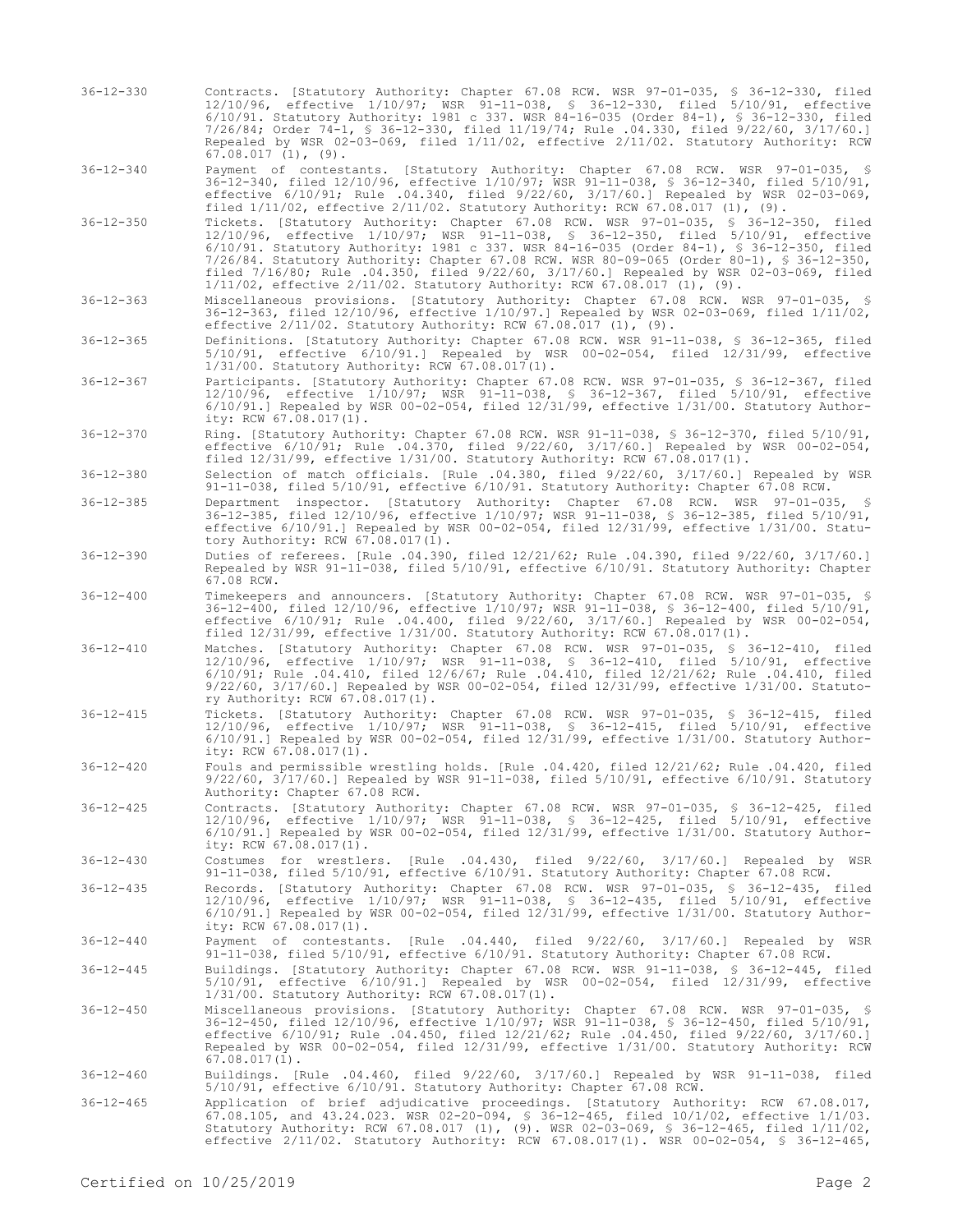|                 | filed $12/31/99$ , effective $1/31/00$ .] Repealed by WSR 06-10-007, filed $4/20/06$ , effective<br>5/21/06. Statutory Authority: RCW 67.08.017. Later promulgation, see chapter 308-08 WAC.                                                                                                                                                                                                                                                      |
|-----------------|---------------------------------------------------------------------------------------------------------------------------------------------------------------------------------------------------------------------------------------------------------------------------------------------------------------------------------------------------------------------------------------------------------------------------------------------------|
| $36 - 12 - 470$ | Miscellaneous rules of boxing and wrestling club licenses. [Rule .04.470, filed 9/22/60,<br>$3/17/60.$ Repealed by WSR 91-11-038, filed $5/10/91$ , effective $6/10/91$ . Statutory Authori-<br>ty: Chapter 67.08 RCW.                                                                                                                                                                                                                            |
| $36 - 12 - 475$ | Preliminary record in brief adjudicative proceedings. [Statutory Authority: RCW<br>67.08.017, 67.08.105, and 43.24.023. WSR 02-20-094, § 36-12-475, filed 10/1/02, effective<br>1/1/03. Statutory Authority: RCW 67.08.017(1). WSR 00-02-054, § 36-12-475, filed<br>12/31/99, effective 1/31/00.] Repealed by WSR 06-10-007, filed 4/20/06, effective<br>5/21/06. Statutory Authority: RCW 67.08.017. Later promulgation, see chapter 308-08 WAC. |
| $36 - 12 - 480$ | Method of operation. [Statutory Authority: 1981 c 337. WSR 84-16-035 (Order 84-1), §<br>36-12-480, filed 7/26/84. Statutory Authority: Chapter 67.08 RCW. WSR 81-05-005 (Order<br>80-2), § 36-12-480, filed 2/6/81; Rule, filed 12/6/67.] Repealed by WSR 91-11-038, filed<br>5/10/91, effective 6/10/91. Statutory Authority: Chapter 67.08 RCW.                                                                                                 |
| $36 - 12 - 485$ | Conduct of brief adjudicative proceedings. [Statutory Authority: RCW 67.08.017(1). WSR<br>00-02-054, § 36-12-485, filed 12/31/99, effective 1/31/00.] Repealed by WSR 06-10-007,<br>filed 4/20/06, effective 5/21/06. Statutory Authority: RCW 67.08.017. Later promulgation,<br>see chapter 308-08 WAC.                                                                                                                                          |
| $36 - 12 - 500$ | Amateur organization recognition. [Statutory Authority: RCW 67.08.017 and 43.24.023. WSR<br>$04-16-045$ , § 36-12-500, filed 7/28/04, effective 8/28/04.] Repealed by WSR 13-21-149,<br>filed $10/23/13$ , effective $12/1/13$ . Statutory Authority: RCW $43.24.023$ , $67.08.015$ , and<br>67.08.017.                                                                                                                                           |

**WAC 36-12-011 Definitions.** The following definitions will be used throughout this WAC:

(1) "Purse" is defined as the sum of money or other compensation by way of guarantee, percentage or otherwise, paid to a boxer.

(2) "Knockdown" is defined as when a boxer is knocked to the ring canvas by fair blows, hangs helplessly on the ropes, or the ropes prevent his/her fall, or any part of the body other than the soles of the feet touches the ring canvas.

(3) The "outcome of a contest" occurs when the contest has concluded, a determination has been made described in WAC 36-12-130, and the report to the boxing registry required by the federal Boxing Safety Act of 1996 has been submitted.

(4) "Neutral corner" is defined as one of the two corners of a ring that are not assigned to a boxer for a contest.

(5) A "count" is the audible measure of time signaled by the referee to a boxer who has been knocked down.

(6) "Scorecard" is defined as the document used by judges to score a contest.

(7) "Ten-point-must system" of scoring is defined as the scoring system used by judges giving ten points to the boxer winning a round and a lesser number of points to the boxer losing a round.

(8) "Foul" is defined as an action by a boxer, identified by the referee that does not meet the definition of "boxing" as described in RCW 67.08.002. Fouls may include, but are not limited to, the following types of contact or acts:

(a) Hitting, a low blow, below the navel or behind the ear;

- (b) Hitting an opponent who is knocked down;
- (c) Holding an opponent with one hand and hitting with the other;
- (d) Holding or deliberately maintaining a clinch;
- (e) Wrestling, kicking or roughing;

(f) Pushing an opponent about the ring or into the ropes;

(g) Butting with the head, shoulder, knee, elbow;

(h) Hitting with the open glove, the butt or inside of the hand, or back of the hand, the elbow or the wrist;

(i) Purposely falling down onto the canvas of the ring without being hit or for the purpose of avoiding a blow;

(j) Striking deliberately at that part of the body over the kidneys;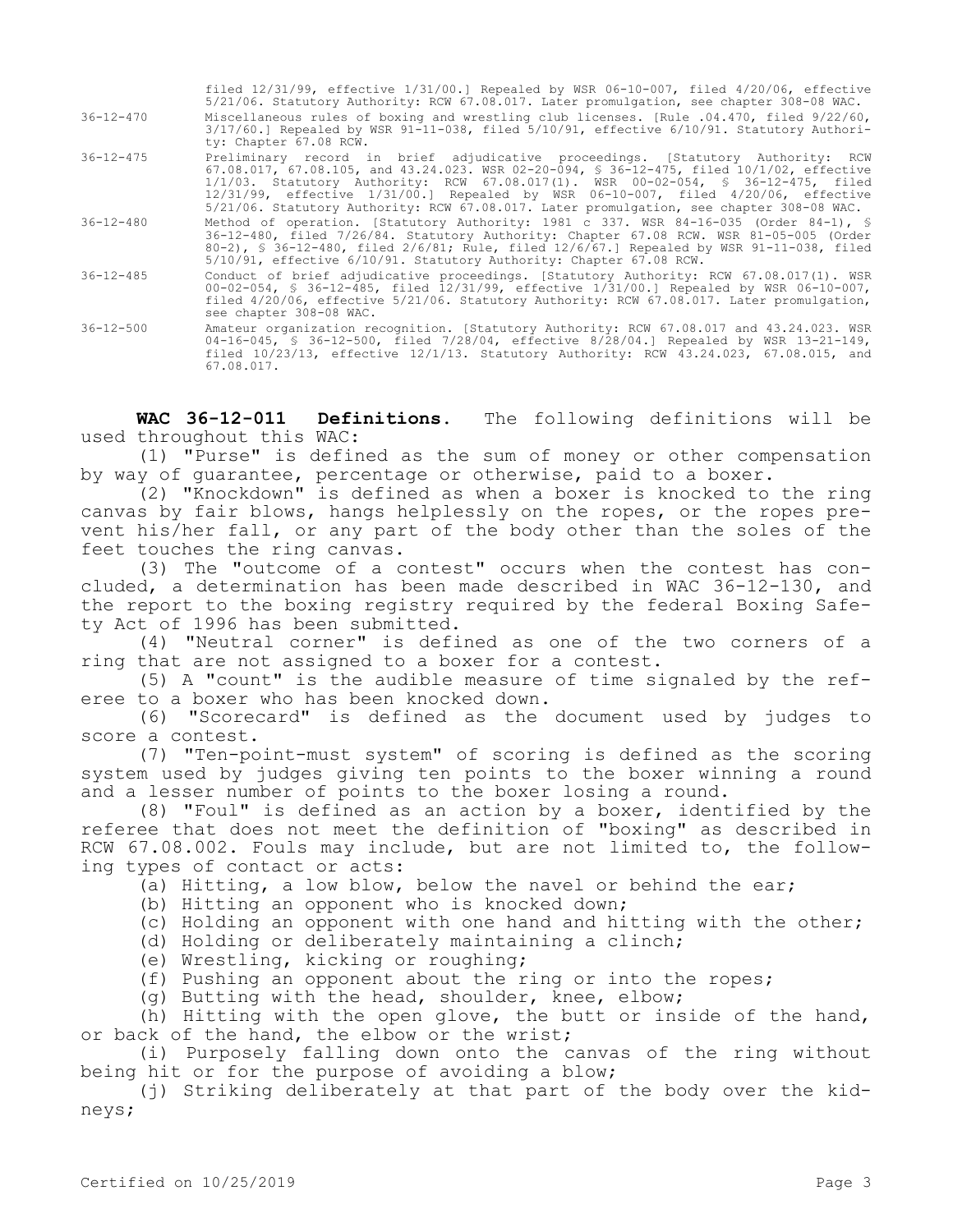(k) Using the pivot blow (pivoting while throwing a punch) or the rabbit punch (punches thrown to the back of the head and neck areas);

- (l) Jabbing the eyes with the thumb of the glove;
- (m) Use of abusive language;

(n) Unsportsmanlike conduct causing injury to an opponent that does not meet the definition of "boxing" in RCW 67.08.002;

- (o) Hitting on the break;
- (p) Intentionally spitting out the mouthpiece;
- (q) Hitting on or out of the ropes;
- (r) Holding rope and hitting;
- (s) Biting/spitting;
- (t) Not following referee's instructions;
- (u) Stepping on opponent;
- (v) Crouching below opponent's belt;
- (w) Leaving neutral corner; and
- (x) Corner second shouting.

(9) "Fair blow" is defined as a blow delivered with the padded knuckle part of the glove to the front or sides of the head and body above the navel.

(10) "Event official" is defined as an official licensed under RCW 67.08.100 as a judge, referee, timekeeper, event physician, inspector, or other officials deemed necessary, and appointed by the department to provide services at a boxing event.

(11) "Manager" is defined as a person licensed under RCW 67.08.100 who contracts with a boxer to receive compensation for service as an agent or representative.

(12) "Second" is defined as a person licensed under RCW 67.08.100 who assists a boxer during a contest.

(13) "Matchmaker" is defined as a person licensed under RCW 67.08.100 who works for a promoter to propose, select or arrange for boxers to participate in a boxing contest.

(14) "Announcer" is defined as a person licensed under RCW 67.08.100 who works for a promoter announcing information to the audience at a boxing event.

(15) "Referee" is defined as an event official and is the chief official supervising a boxing contest.

(16) "Timekeeper" is defined as an event official who keeps the official timing of a contest.

(17) "Judge" is defined as an event official who scores a boxing contest.

(18) "Inspector" is defined as the event official who reports directly to the department and provides overall management of a boxing event.

(19) "Advance notice" is defined as a list of matches for an event submitted by the promoter to the department for approval that includes the names of proposed boxers for a contest, his/her manager or managers and other information that may be required by the department.

(20) "Boxing registry" is defined as the entity certified by the Association of Boxing Commissions for the purposes of maintaining records and identification of boxers and required under the federal "Professional Boxing Safety Act of 1996."

(21) "Contest" is defined as a fight scheduled between boxers appearing at an event.

(22) "Round" is defined as a two- or three-minute time period during which boxers compete in a boxing contest.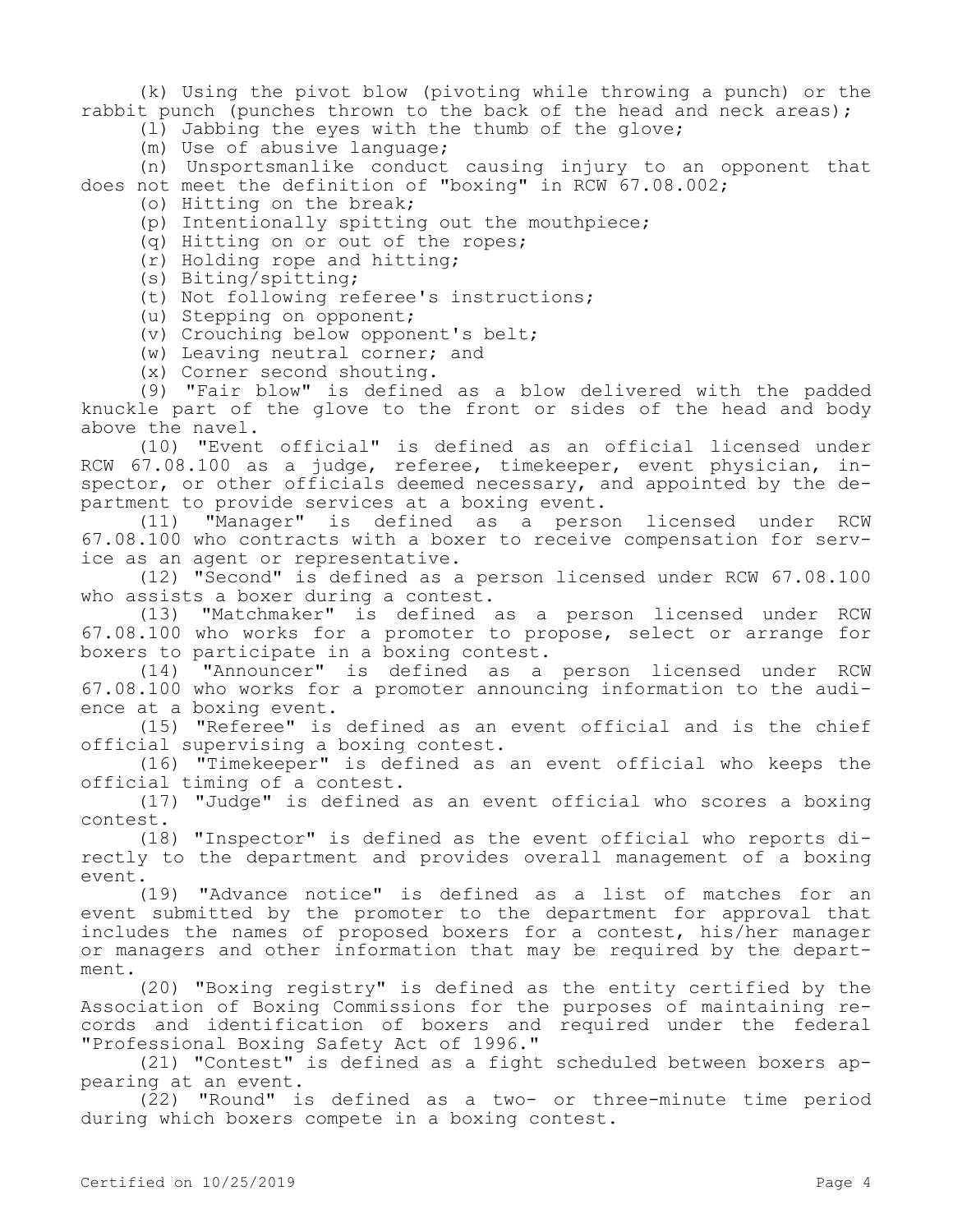(23) "Net gate proceeds" is defined as the total dollar amount received from the face value of all tickets sold with complimentary tickets excluded.

[Statutory Authority: RCW 43.24.023, 67.08.015, and 67.08.017. WSR 13-21-149, § 36-12-011, filed 10/23/13, effective 12/1/13. Statutory Authority: RCW 67.08.017 and 43.24.023. WSR 04-16-045, § 36-12-011, filed 7/28/04, effective 8/28/04. Statutory Authority: RCW 67.08.017, 67.08.105, and 43.24.023. WSR 02-20-094, § 36-12-011, filed 10/1/02, effective 1/1/03. Statutory Authority: RCW 67.08.017 (1), (9). WSR 02-03-069, § 36-12-011, filed 1/11/02, effective 2/11/02. Statutory Authority: Chapter 67.08 RCW. WSR 97-01-035, § 36-12-011, filed 12/10/96, effective 1/10/97; WSR 91-11-038, § 36-12-011, filed 5/10/91, effective 6/10/91; Note: Filed 9/22/60, 3/17/60.]

**WAC 36-12-020 Guidelines for boxing weight classes, weight difference and glove weight.** The following guidelines shall be used for contests unless the department waives the weight difference allowance in writing.

| Weight Class           |                                   | Weight<br>Difference<br>Allowance | Glove<br>Weight   |
|------------------------|-----------------------------------|-----------------------------------|-------------------|
| Mini Flyweight         | up to and including<br>105 pounds | not more<br>than 3 lbs.           | 8 oz.             |
| Light Flyweight        | over 105 to 108<br>pounds         | not more<br>than 3 lbs.           | 8 oz.             |
| Flyweight              | over 108 to 112<br>pounds         | not more<br>than 3 lbs.           | 8 oz.             |
| Super Flyweight        | over 112 to 115<br>pounds         | not more<br>than 3 lbs.           | 8 oz.             |
| Bantamweight           | over 115 to 118<br>pounds         | not more<br>than 3 lbs.           | 8 oz.             |
| Super<br>Bantamweight  | over 118 to 122<br>pounds         | not more<br>than 4 lbs.           | 8 oz.             |
| Featherweight          | over 122 to 126<br>pounds         | not more<br>than 4 lbs.           | 8 oz.             |
| Super<br>Featherweight | over 126 to 130<br>pounds         | not more<br>than 4 lbs.           | 8 oz.             |
| Lightweight            | over 130 to 135<br>pounds         | not more<br>than 5 lbs.           | 8 oz.             |
| Super Lightweight      | over 135 to 140<br>pounds         | not more<br>than 5 lbs.           | 8 oz.             |
| Welterweight           | over $140$ to $147$<br>pounds     | not more<br>than 7 lbs.           | 8 oz.             |
| Super Welterweight     | over 147 to 154<br>pounds         | not more<br>than 7 lbs.           | $10 \text{ oz}$ . |
| Middleweight           | over 154 to 160<br>pounds         | not more<br>than 7 lbs.           | $10 \text{ oz}$ . |
| Super<br>Middleweight  | over 160 to 168<br>pounds         | not more<br>than 7 lbs.           | $10 \text{ oz}$ . |
| Light Heavyweight      | over 168 to 175<br>pounds         | not more<br>than 7 lbs.           | $10 \text{ oz}$ . |
| Cruiser weight         | over 175 to 200<br>pounds         | not more<br>than 12<br>lbs.       | 10 oz.            |
| Heavyweight            | over 200 pounds                   | no limit                          | 10 oz.            |

When two boxers in a contest are above and below the weights described above both boxers shall wear the gloves required for the higher weight.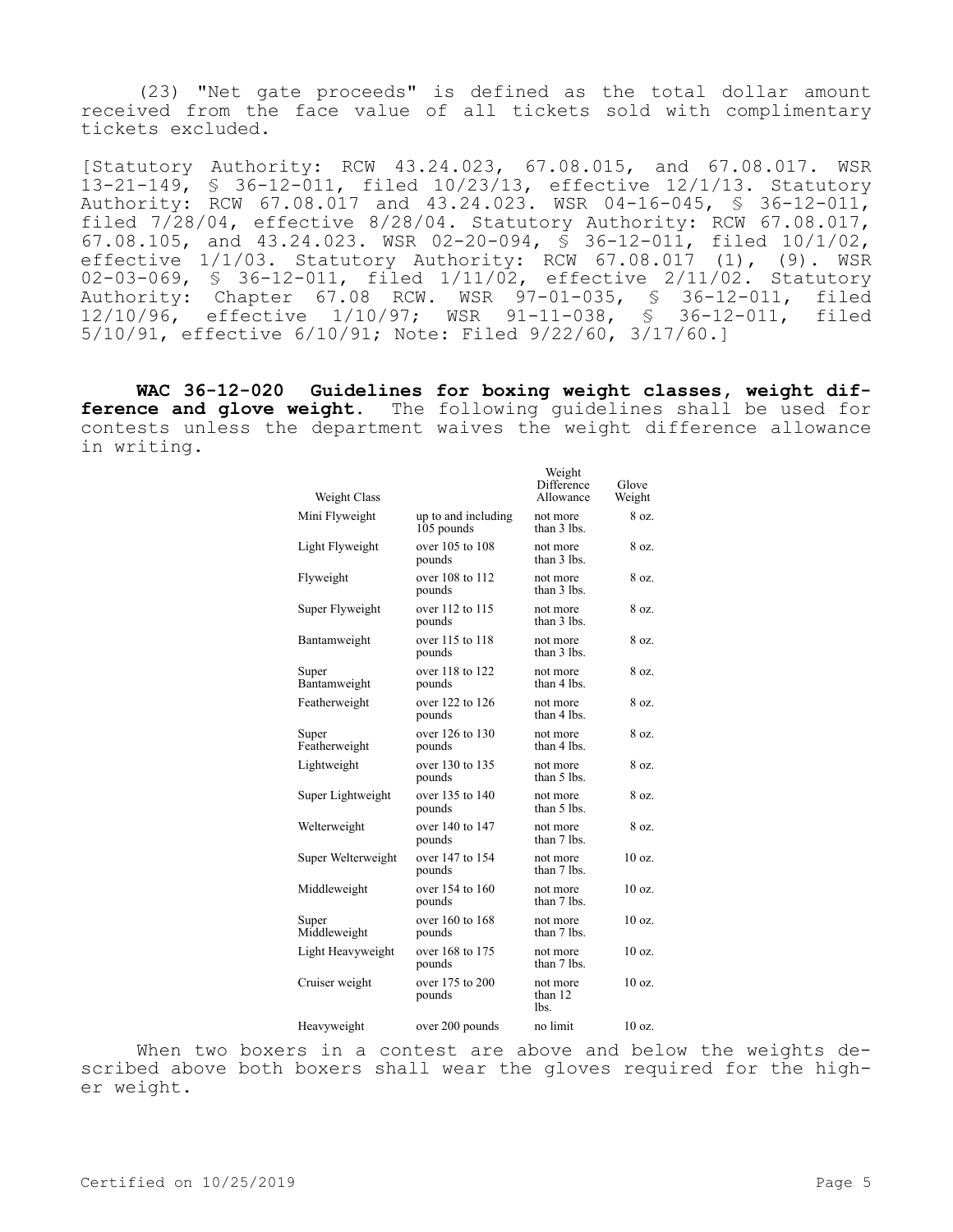[Statutory Authority: RCW 43.24.023, 67.08.015, and 67.08.017. WSR 13-21-149, § 36-12-020, filed 10/23/13, effective 12/1/13. Statutory Authority: RCW 67.08.017 (1), (9). WSR 02-03-069, § 36-12-020, filed 1/11/02, effective 2/11/02. Statutory Authority: Chapter 67.08 RCW. WSR 97-01-035, § 36-12-020, filed 12/10/96, effective 1/10/97; WSR 91-11-038, § 36-12-020, filed 5/10/91, effective 6/10/91; WSR 80-09-065 (Order 80-1), § 36-12-020, filed 7/16/80; Rule .04.020, filed 9/22/60, 3/17/60.]

**WAC 36-12-030 Weigh-in.** (1) Boxers shall be weighed within thirty hours but not less than six hours prior to the scheduled event, at a time and place chosen by the promoter and approved by the department. The weigh-in shall take place in the presence of the department and the promoter or the promoter's representative.

(2) The scales used for weigh-in shall be provided by the promoter and approved by the department.

(3) The weight of each boxer shall be recorded on a form provided by the department and signed by the representative of the department.

(4) If a boxer weighs in within thirty hours, but not less than twelve hours prior to an event's scheduled start time, the boxer shall weigh the weight specified on the boxer/promoter contract referred to in WAC 36-12-360(7). If a boxer weighs more than the weight specified in the boxer/promoter contract, the boxer may:

(a) Lose the weight exceeded in the boxer/promoter contract no later than two hours after the initial weigh-in;

(b) Renegotiate the boxer/promoter contract; or

(c) Not do (a) or (b) of this subsection and the contest will be canceled by the department.

(5) If a boxer weighs-in less than twelve hours prior to an event's scheduled start time, the boxer shall weigh the weight specified in the boxer/promoter contract referred to in WAC 36-12-360(7). If a boxer weighs more than the weight specified in the boxer/promoter contract, the boxer may:

(a) Renegotiate the boxer/promoter contract; or

(b) Not do (a) of this subsection and the contest will be canceled by the department.

[Statutory Authority: RCW 43.24.023, 67.08.015, and 67.08.017. WSR 13-21-149, § 36-12-030, filed 10/23/13, effective 12/1/13. Statutory Authority: RCW 67.08.017, 67.08.105, and 43.24.023. WSR 02-20-094, § 36-12-030, filed 10/1/02, effective 1/1/03. Statutory Authority: RCW 67.08.017 (1), (9). WSR 02-03-069, § 36-12-030, filed 1/11/02, effective 2/11/02. Statutory Authority: Chapter 67.08 RCW. WSR 97-01-035, § 36-12-030, filed 12/10/96, effective 1/10/97; WSR 91-11-038, § 36-12-030, filed 5/10/91, effective 6/10/91; Rule .04.030, filed 12/6/67; Rule .04.030, filed 9/22/60, 3/17/60.]

**WAC 36-12-040 Ring and equipment.** (1) The promoter shall supply a ring that meets the following standards:

(a) The ring shall be not less than a sixteen-foot square or more than a twenty-four foot square measured within the ropes.

(b) The ring floor shall extend at least twenty-four inches beyond the ring ropes and shall be covered with one inch of padding. Padding must extend beyond the ring ropes and over the edge of the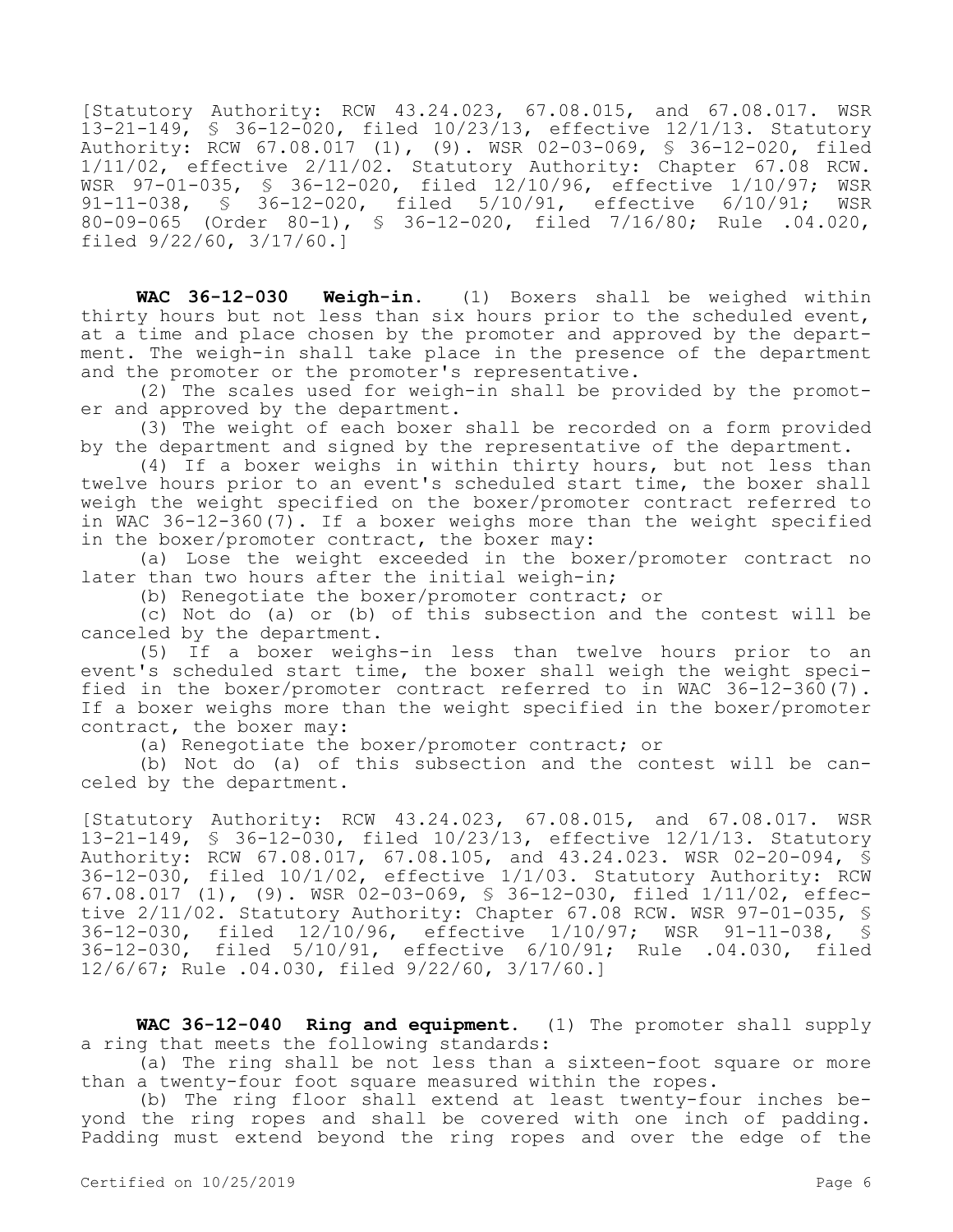platform, with a top covering of canvas, duck, or similar material, tightly stretched and laced securely to the ring platform. Material that tends to gather in lumps and ridges may not be used. The top covering must be clean, smooth, free of cracks and splits, and not slippery.

(c) The ring platform shall not be more than four feet above the floor of the building, and shall have safe steps.

(d) Ring posts shall be of metal, not more than four inches in diameter, extending to a height of fifty-eight inches above the ring floor and placed at least twenty-four inches behind the rope corners.

(e) There shall be four ring ropes not less than one inch in diameter, wrapped in soft material. The ropes shall be manila rope of standard manufacture. No wire or cable shall be used. The lower rope shall be eighteen inches above the ring floor, the second rope thirty inches above the floor, the third rope forty-two inches above the floor, and the fourth rope fifty-four inches above the floor. The lower rope shall have at least one-half inch of padding. Two vertical stays or rope spacers shall be evenly spaced between the rope corners on all four sides of the ring.

(2) The promoter shall provide equipment for use by the seconds and boxers at ringside. Equipment shall consist of, but not be limited to, a corner stool, spit bucket, ice, towels, and any other items necessary for the health and safety of the boxers.

[Statutory Authority: RCW 43.24.023, 67.08.015, and 67.08.017. WSR 13-21-149, § 36-12-040, filed 10/23/13, effective 12/1/13. Statutory Authority: RCW 67.08.017 (1), (9). WSR 02-03-069, § 36-12-040, filed 1/11/02, effective 2/11/02. Statutory Authority: Chapter 67.08 RCW. WSR 97-01-035, § 36-12-040, filed 12/10/96, effective 1/10/97; WSR<br>91-11-038, § 36-12-040, filed 5/10/91, effective 6/10/91; § 36-12-040, filed 5/10/91, effective 6/10/91; Rule .04.040, filed 12/6/67; Rule .04.040, filed 9/22/60, 3/17/60, subsections (1), (3), filed 4/17/64.]

**WAC 36-12-050 Gloves.** (1) Promoters shall supply gloves that meet the following standards:

(a) Gloves for all main events and title fights shall be new and fit the hands of the contestants.

(b) Gloves shall be whole, clean, sanitary, in good condition, and subject to inspection by the inspector. Gloves found to be unfit or ill-fitting, shall be replaced. Gloves shall not be twisted, manipulated, or altered in any manner.

(c) One set each of eight-ounce and ten-ounce gloves shall be provided to the inspector prior to the start of the first contest for use in case gloves are damaged during a contest.

(2) Gloves must have the distal portion of the thumb attached to the body of the glove so as to minimize the possibility of injury to an opponent's eye.

(3) A glove or set of gloves shall only be used once during each boxing event.

(4) In each contest, both boxers must wear gloves of the same manufacture unless it is stated in their contract both opponents agree to wear gloves of different manufacture.

[Statutory Authority: RCW 43.24.023, 67.08.015, and 67.08.017. WSR 13-21-149, § 36-12-050, filed 10/23/13, effective 12/1/13. Statutory Authority: RCW 67.08.017 (1), (9). WSR 02-03-069, § 36-12-050, filed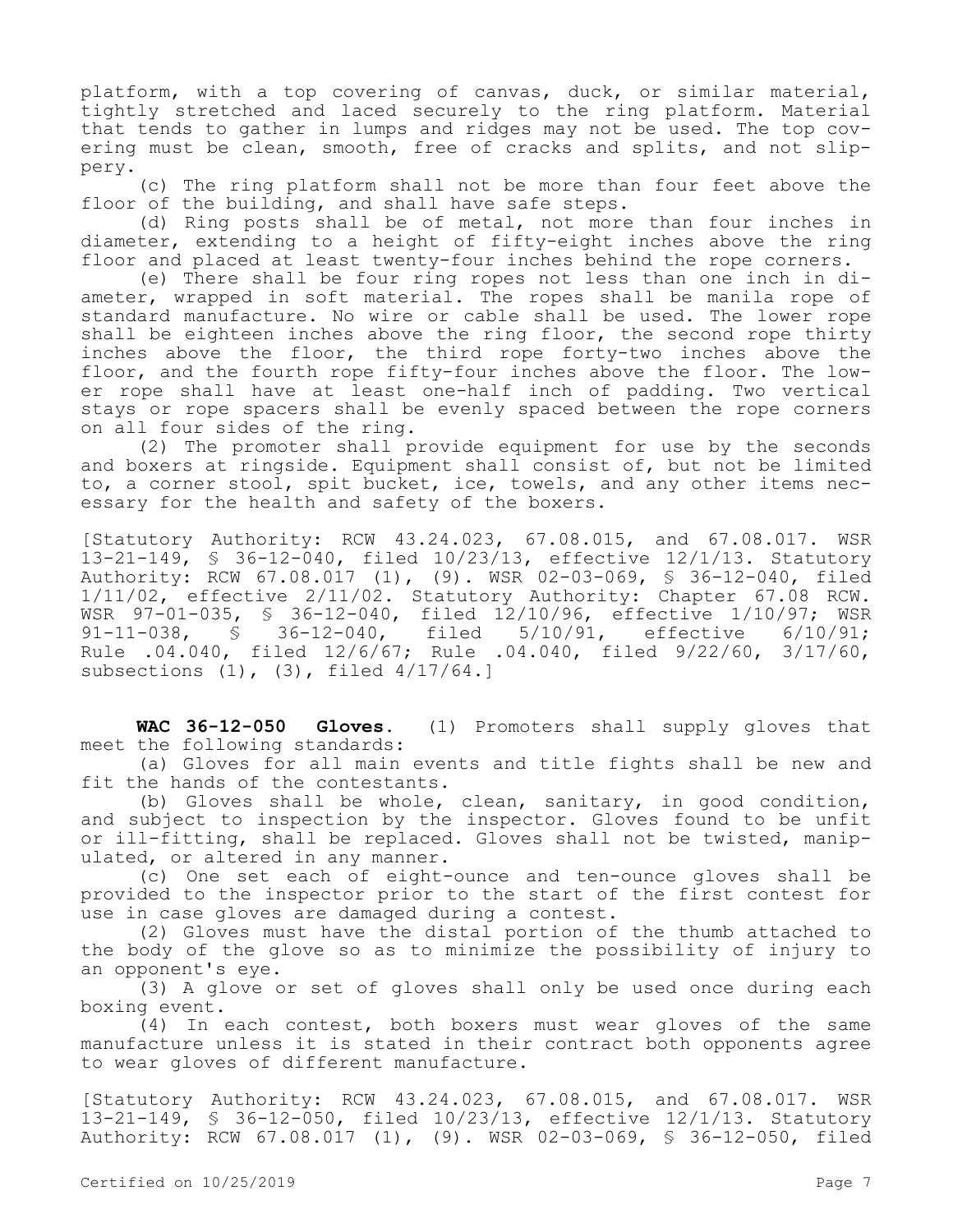1/11/02, effective 2/11/02. Statutory Authority: Chapter 67.08 RCW. WSR 97-01-035, § 36-12-050, filed 12/10/96, effective 1/10/97; WSR 91-11-038, § 36-12-050, filed 5/10/91, effective 6/10/91; Rule .04.050, filed 9/22/60, 3/17/60.]

**WAC 36-12-070 Hand-wraps.** (1) Hand-wraps shall be applied in the dressing room. The hand-wraps for each hand shall be applied in the following manner:

(a) Hand-wraps shall be restricted to no more than twenty yards of soft gauze, not more than two inches wide. The gauze shall be held in place by no more than eight feet of adhesive tape no more than one and one-half inches wide.

(b) The adhesive tape shall not cover any part of the knuckles when the hand is clenched to make a fist.

(c) Liquids or other materials shall not be used on the tape or gauze.

(2) The referee, inspector, or department representative shall inspect and sign the hand-wraps.

(3) Under no circumstances are gloves to be placed on the hands of a boxer until the approval of the referee, inspector, or department representative is received.

[Statutory Authority: RCW 43.24.023, 67.08.015, and 67.08.017. WSR 13-21-149, § 36-12-070, filed 10/23/13, effective 12/1/13. Statutory Authority: RCW 67.08.017 (1), (9). WSR 02-03-069, § 36-12-070, filed 1/11/02, effective 2/11/02. Statutory Authority: Chapter 67.08 RCW. WSR 97-01-035, § 36-12-070, filed 12/10/96, effective 1/10/97; WSR<br>91-11-038, § 36-12-070, filed 5/10/91, effective 6/10/91; 91-11-038, § 36-12-070, filed 5/10/91, effective 6/10/91; Rule .04.070, filed 9/22/60, 3/17/60.]

**WAC 36-12-100 Officials.** (1) The department shall appoint at least two referees, a timekeeper, two event physicians, three judges, and an inspector for each event. Additional event officials may be appointed by the department.

(2) In order to ensure the health and safety of the contestants and officials, licensed event officials not appointed to work at a boxing event shall be admitted to a boxing event without charge by the promoter. These officials shall report to the department immediately upon arriving at the event for appointment as back-up to appointed event officials or for other duties.

(3) Event officials shall dress in appropriate attire.

(a) Judges and inspectors should dress in casual business attire (sport coat and dress slacks) to assure a professional appearance. At a minimum, the recommended attire will be dress sport shirt and slacks.

(b) The uniform for referees should consist of:

(i) Black or dark blue trousers;

(ii) Black shoes (boxing shoes or approved soft-soled shoes);

(iii) Light blue button shirt (long or short sleeved); and

(iv) Black bow tie.

(c) Timekeepers should dress in a black and white striped shirt and dress slacks.

[Statutory Authority: RCW 67.08.017, 67.08.105, and 43.24.023. WSR 02-20-094, § 36-12-100, filed 10/1/02, effective 1/1/03. Statutory Au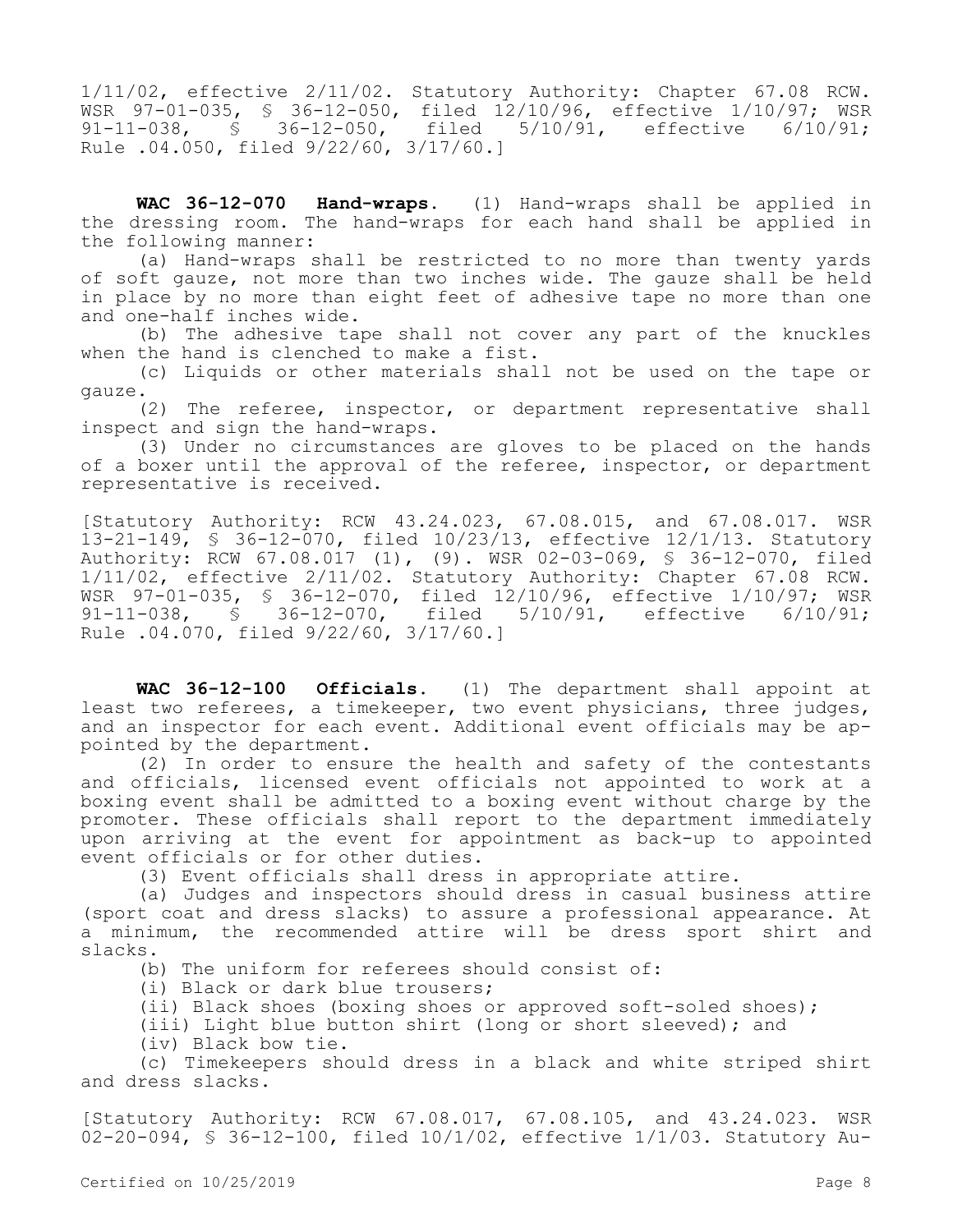thority: RCW 67.08.017 (1), (9). WSR 02-03-069, § 36-12-100, filed 1/11/02, effective 2/11/02. Statutory Authority: Chapter 67.08 RCW. WSR 97-01-035, § 36-12-100, filed 12/10/96, effective 1/10/97; WSR 91-11-038, § 36-12-100, filed 5/10/91, effective 6/10/91; Rule .04.100, filed 9/22/60, 3/17/60.]

**WAC 36-12-110 Referee's responsibilities/authority.** (1) The referee's primary responsibility shall be to maintain the safety and welfare of the boxers at all times.

(2) Before starting a contest, the referee shall determine the name of the chief seconds for each boxer. The chief second shall be responsible for the conduct of the boxer's other seconds during the contest.

(3) The referee shall call boxers and their chief seconds into the ring at the beginning of each contest for instructions.

(4) The referee shall not allow any person other than the boxers and the event physician to enter the ring during a round.

(5) The referee shall inspect the boxers' bodies and gloves to make sure no substances have been applied to the detriment of an opponent.

(6) Referees who are event officials shall pass a physical examination by the event physician within twenty-four hours prior to an event for the purpose of determining their physical ability to referee the contest. If such examination indicates the referee is physically unable to referee the contest, such inability shall be noted on the prefight physical form and immediately be reported to the inspector or department representative.

(7) The referee shall have the authority to stop a contest any time he/she thinks it is too one-sided, or if either boxer is in such condition that to continue might subject them to serious injury.

(8) The referee shall not make a disqualification decision based on one unintentional, low-blow foul. However, if two previous warnings for such fouls have resulted in point deductions, the third foul may be grounds for disqualification.

(9) The referee has authority to decide any matters that arise during a contest and are not covered by these rules.

(10) If a boxer receives an injury that the referee thinks shall incapacitate the boxer, the referee shall ask the event physician to examine the boxer. The event physician shall provide the referee with an opinion as to the seriousness of the injury and either the event physician or the referee shall stop the contest if the injury is serious. When a referee calls the event physician into the ring, the referee shall direct the timekeeper to cease keeping time while the event physician examines the boxer.

(11) The referee may penalize a boxer who fouls an opponent during a contest, by charging such boxer with the loss of points. The referee shall immediately notify the judges of the number of points to be deducted.

(12) The referee shall stop the contest if the boxer's chief second determines that a contest should be stopped, and immediately signals the referee by stepping onto the ring apron.

(13) When a boxer resumes boxing after having been knocked down or fallen or slipped to the floor, the referee shall wipe all foreign material from the boxer's gloves.

(14) The referee shall give a boxer injured by a low-blow foul up to five minutes to recover. Should the boxer be unable to continue at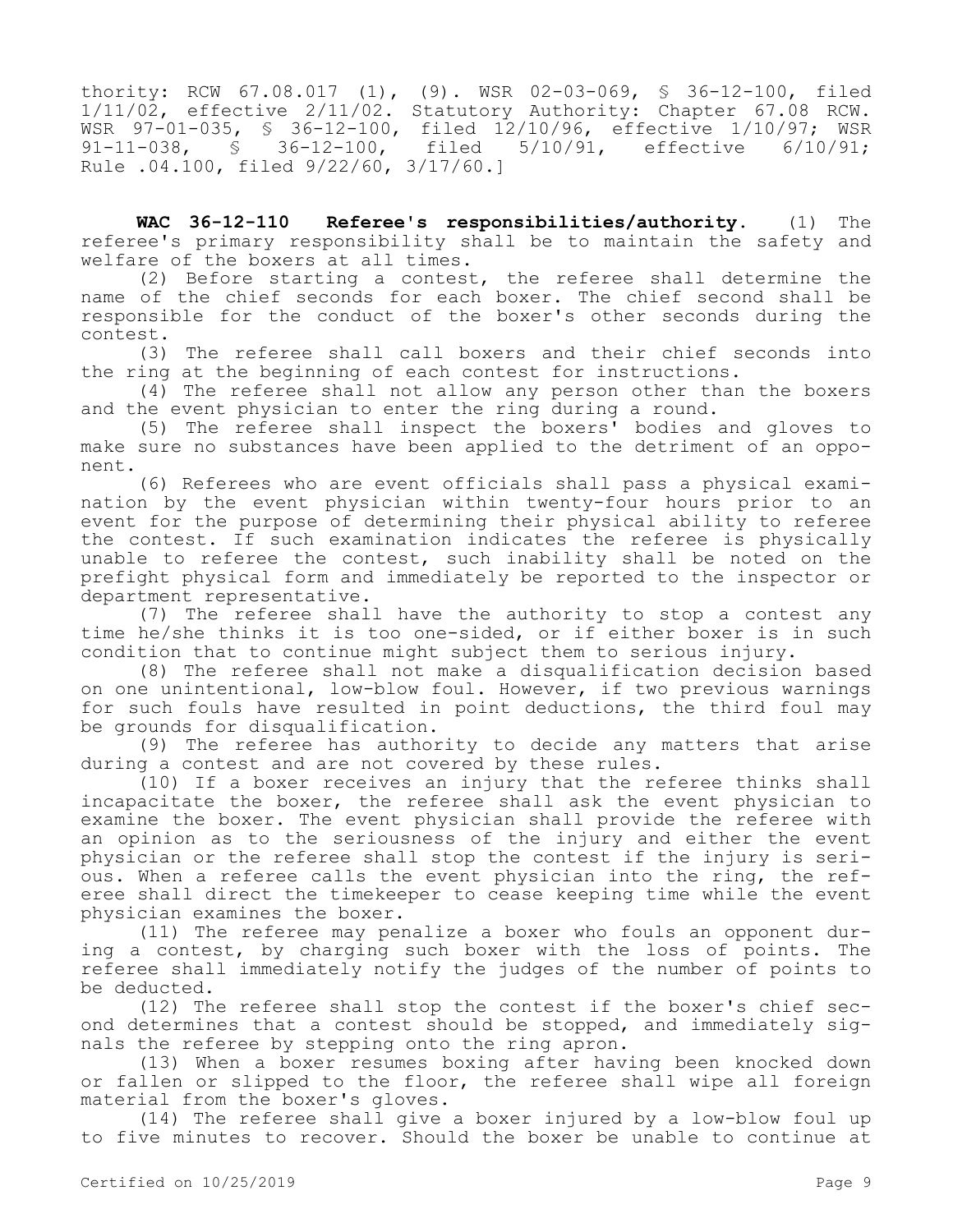the end of the recovery period, the referee shall declare that the boxer has signaled his/her desire to stop boxing as described in WAC 36-12-130 (1)(b)(iv).

(15) Prior to an event, each referee shall disclose to the department all considerations, including reimbursement for expenses that will be received from any source for participation in the event. The disclosure shall be made on a form supplied by the department.

(16) A decision rendered at the termination of any contest may be changed by the department if the department determines that one of the following occurred:

(a) There was collusion affecting the result of any contest;

(b) The compilation of the scorecard of the judges shows an error which would mean that the decision was given to the wrong contestant; or

(c) There was a violation of the laws or rules governing contests, which affected the result of any contest.

[Statutory Authority: RCW 43.24.023, 67.08.015, and 67.08.017. WSR 13-21-149, § 36-12-110, filed 10/23/13, effective 12/1/13. Statutory Authority: RCW 67.08.017, 67.08.105, and 43.24.023. WSR 02-20-094, § 36-12-110, filed 10/1/02, effective 1/1/03. Statutory Authority: RCW 67.08.017 (1), (9). WSR 02-03-069, § 36-12-110, filed 1/11/02, effective 2/11/02. Statutory Authority: Chapter 67.08 RCW. WSR 97-01-035, § 36-12-110, filed 12/10/96, effective 1/10/97; WSR 91-11-038, § 36-12-110, filed 5/10/91, effective 6/10/91; WSR 81-05-005 (Order 80-2), § 36-12-110, filed 2/6/81; Order 74-2, § 36-12-110, filed 11/17/76; Rule .04.110, filed 9/22/60, 3/17/60.]

**WAC 36-12-130 Outcome of contests.** (1) If a referee stops a contest, he shall render a decision regarding the outcome of the contest as follows:

(a) Win by knockout if:

(i) Boxer has been knocked down by fair blows and cannot arise before completion of the referee's count; or

(ii) Boxer has been knocked down and the referee waves off the count because of urgency to have the event physician examine the boxer.

(b) Win by technical knockout if:

(i) In the referee's judgment, boxer is outclassed or is unable to continue due to punishment received;

(ii) Boxer does not resume boxing by the end of a referee's count (excluding knockouts);

(iii) Corner man signals referee to terminate the bout; or

(iv) Boxer, after putting forth good effort, signals referee his/her desire to stop boxing.

(c) Win by technical decision if:

A bout is stopped after the completion of three rounds in bouts scheduled for four rounds and after four rounds in bouts scheduled for more than four rounds due to an accidental head butt or foul causing an injury severe enough for the referee to stop the bout immediately. At least two of the judges must have the same boxer ahead on points.

(d) No decision if:

A bout is stopped before the completion of three rounds in bouts scheduled for four rounds and before four rounds in bouts scheduled for more than four rounds due to an accidental head butt or foul caus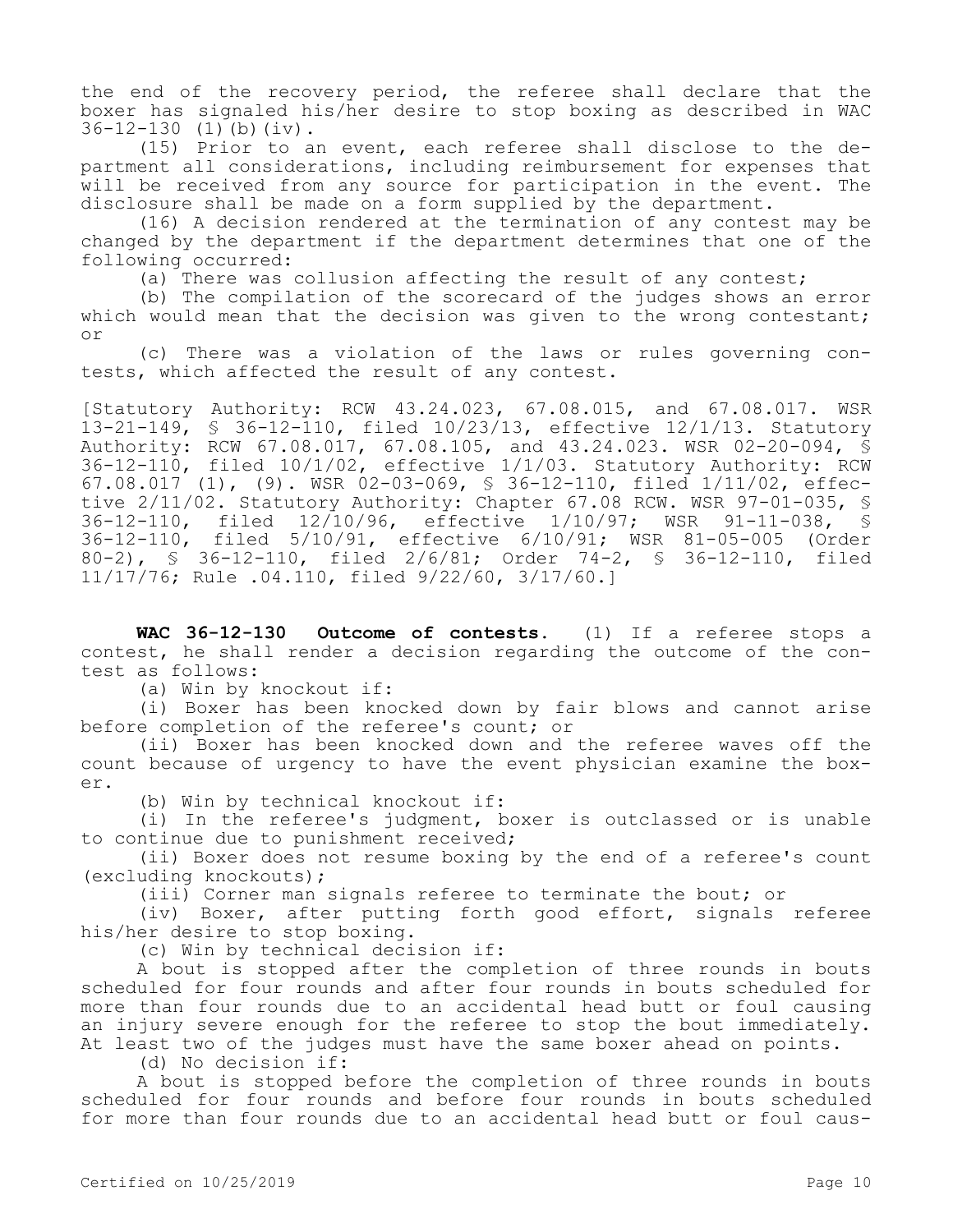ing an injury severe enough for the referee to stop the bout immediately; or

(e) Technical draw if:

A bout is stopped after the completion of three rounds in bouts scheduled for four rounds and after four rounds in bouts scheduled for more than four rounds due to an accidental head butt or foul causing an injury severe enough for the referee to stop the bout immediately and the judges are split (one voting for boxer A, one voting for boxer B, and the third judge with an even score); or

(f) No contest if:

(i) The bout is unable to continue due to events other than boxing (fire, riot, ring collapse, etc.); or

(ii) In the referee's judgment, there appears to be collusion affecting the outcome of the contest.

(g) Disqualification:

(i) If points have been deducted from a boxer's scorecard for three separate incidents as described in WAC 36-12-110(11);

(ii) If a boxer, in the referee's judgment, flagrantly fouls an opponent;

(iii) If a boxer quits after putting forth no effort, thereby fostering a sham on the public;

(iv) Second enters the ring during the progress of the bout; or

(v) Following a contest, a boxer tests positive for controlled substances per WAC 36-12-240.

(2) If a contest ends when the scheduled rounds are completed, the outcome of the contest may be as follows:

(a) Winner by unanimous decision if all three judges agree on the same winner;

(b) Winner by split decision if two judges agree on winner and the third judge votes for the other boxer;

(c) Winner by majority decision if two judges agree on winner and the third judge has the score even between the boxers;

(d) A draw if all three judges have the score even between the boxers or are split (one voting for boxer A, one voting for boxer B, and the third judge with an even score); or

(e) A majority draw if two of the judges agree that the score is even between the boxers.

[Statutory Authority: RCW 43.24.023, 67.08.015, and 67.08.017. WSR 13-21-149, § 36-12-130, filed 10/23/13, effective 12/1/13. Statutory Authority: RCW 67.08.017, 67.08.105, and 43.24.023. WSR 02-20-094, § 36-12-130, filed 10/1/02, effective 1/1/03. Statutory Authority: RCW 67.08.017 (1), (9). WSR 02-03-069, § 36-12-130, filed 1/11/02, effective 2/11/02. Statutory Authority: Chapter 67.08 RCW. WSR 97-01-035, § 36-12-130, filed 12/10/96, effective 1/10/97; WSR 91-11-038, § filed  $5/10/91$ , effective  $6/10/91$ ; Rule .04.130, filed 9/22/60, 3/17/60.]

**WAC 36-12-140 Method of counting over a boxer who is down.** (1) The referee shall give an injured boxer a count of eight when a knockdown occurs. The referee does not have to continue to count if in the referee's opinion a boxer is unable to continue to box. The referee shall resume a count where it was left off if a boxer attempts to rise after being knocked down and goes down again immediately.

(2) When the referee determines a boxer has been knocked down, the referee shall require the boxers to cease boxing during the count.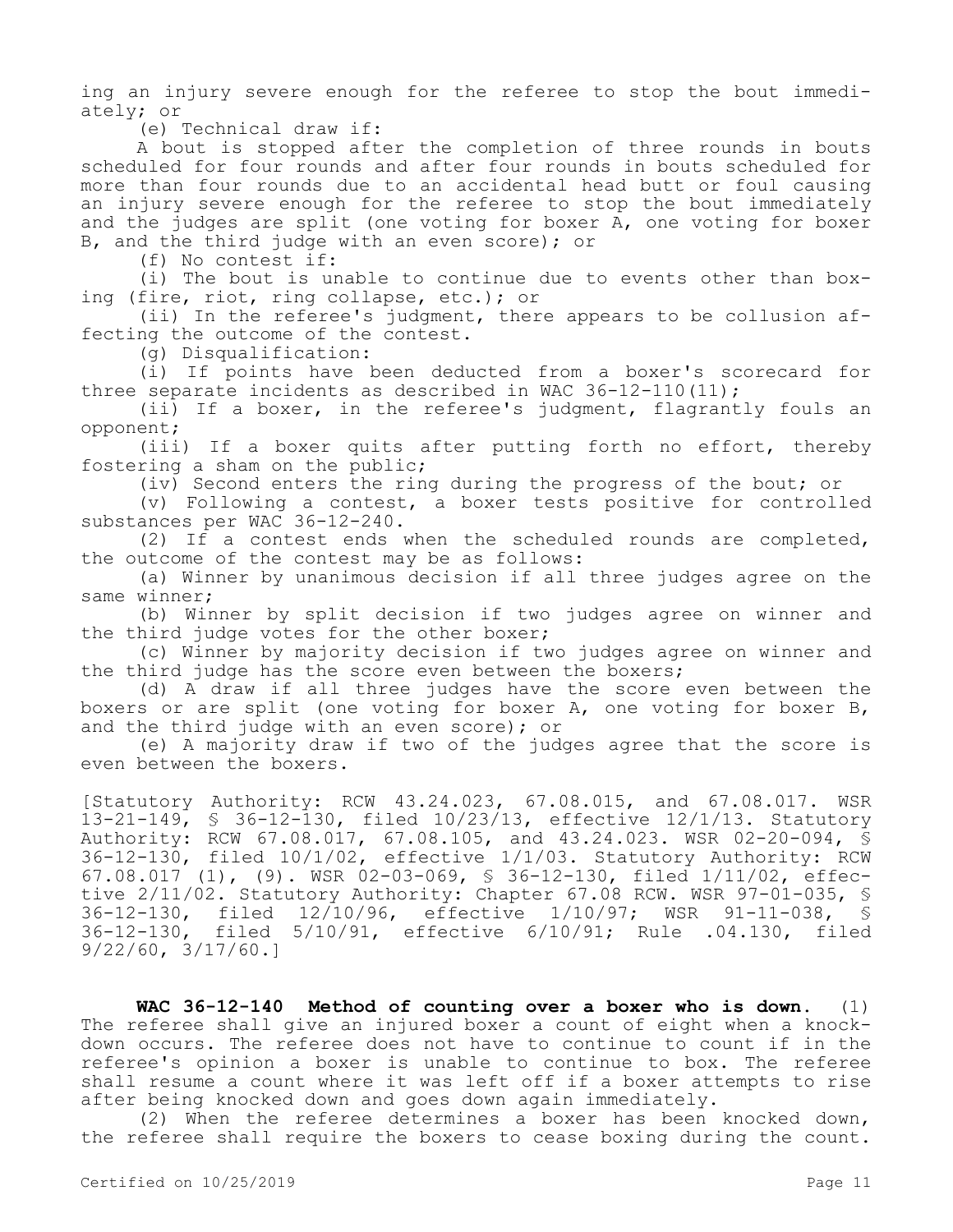If the boxer rises prior to, or when the count is completed, the referee shall determine whether the boxer's reflexes and condition render it appropriate to continue the contest.

(3) If a boxer does not rise when the count of eight is completed, the referee shall continue the count to ten seconds.

(4) If the boxer being given a count by the referee is down on the canvas of the ring when the referee completes counting to ten seconds, the referee shall wave both arms to indicate that the boxer has been knocked out and shall stop the contest. The referee may raise the hand of the opponent indicating that the opponent has won by a knockout.

(5) The referee's counting of seconds is the official count. However, when a boxer is knocked down, the timekeeper shall assist with starting and maintaining an accurate count by striking the edge of the ring platform once each second with a hammer or other equipment or signaling method.

(6) When a boxer is knocked down, the referee shall direct the opponent to move to the farthest neutral corner of the ring. If the opponent leaves the neutral corner, the referee shall interrupt the count and will not resume the count until the opponent returns to the neutral corner.

(7) If a boxer is knocked down and the referee is still counting when three minutes of a round has elapsed, the bell shall not be sounded until the knocked down boxer rises and the referee indicates that the contest will continue. A boxer cannot be saved by the bell at the end of any round.

(8) If both boxers score simultaneous knockdowns (double knockdown), the referee shall begin a count as in any knockdown. If one contestant does not rise before the count of ten, his opponent shall be declared the winner. If both contestants rise before completion of the count, the bout may continue at the discretion of the referee. If both contestants rise but neither can continue as determined by the referee and/or event physician, the winner will be determined by the scorecards. If both boxers remain down until the count of ten, the bout must be stopped and the decision is a technical draw.

[Statutory Authority: RCW 43.24.023, 67.08.015, and 67.08.017. WSR 13-21-149, § 36-12-140, filed 10/23/13, effective 12/1/13. Statutory Authority: RCW 67.08.017, 67.08.105, and 43.24.023. WSR 02-20-094, § 36-12-140, filed 10/1/02, effective 1/1/03. Statutory Authority: RCW 67.08.017 (1), (9). WSR 02-03-069, § 36-12-140, filed 1/11/02, effective 2/11/02. Statutory Authority: Chapter 67.08 RCW. WSR 97-01-035, § 36-12-140, filed 12/10/96, effective 1/10/97; Order 74-1, § 36-12-140, filed 11/19/74; Rule .04.140, filed 12/6/67; Rule .04.140, filed 9/22/60, 3/17/60; subsections (8) and (9), filed 4/17/64.]

**WAC 36-12-150 When boxer falls from or leaves the ring during a round.** (1) A boxer who has been knocked through the ropes and over the edge of the ring platform shall be subject to a count of twenty. The boxer must return to a standing and ready position unassisted by anyone before the count elapses. If assisted by anyone and the action does not cause an unfair advantage over the opponent, the boxer shall receive a mandatory count of eighteen. If the action causes an unfair advantage over the opponent, the boxer shall lose by disqualification. The referee is the sole authority in deciding if the boxer received assistance and whether or not there was an unfair advantage.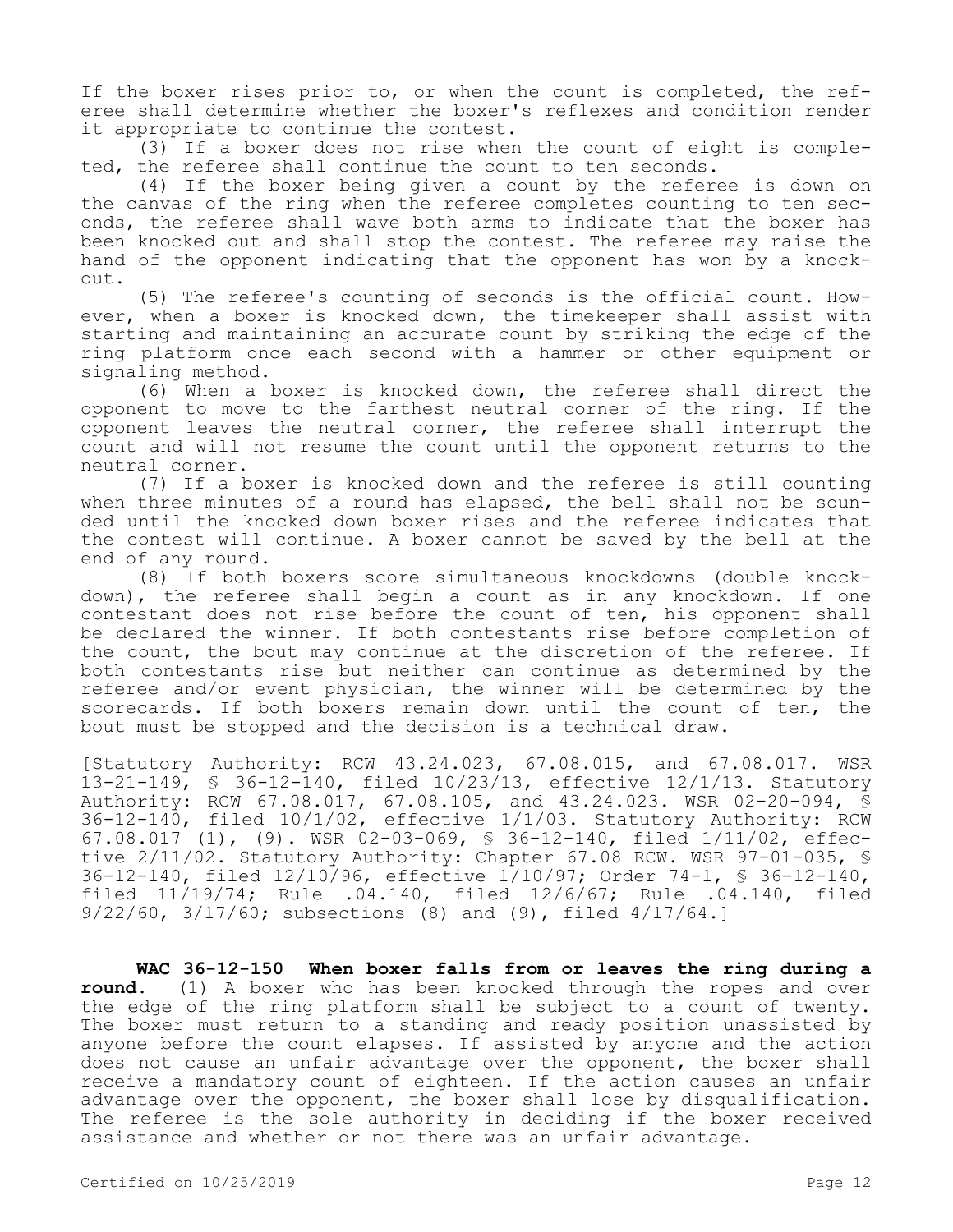(2) A boxer who leaves the ring due to other than fair blows shall be subject to a count of ten only if he/she refuses to reenter the ring.

[Statutory Authority: RCW 43.24.023, 67.08.015, and 67.08.017. WSR 13-21-149, § 36-12-150, filed 10/23/13, effective 12/1/13. Statutory Authority: RCW 67.08.017 (1), (9). WSR 02-03-069, § 36-12-150, filed 1/11/02, effective 2/11/02. Statutory Authority: Chapter 67.08 RCW. WSR 97-01-035, § 36-12-150, filed 12/10/96, effective 1/10/97; WSR 91-11-038, § 36-12-150, filed 5/10/91, effective 6/10/91; Rule .04.150, filed 9/22/60, 3/17/60.]

**WAC 36-12-165 Event fees to be paid by promoter.** (1) A promoter shall pay an event fee equal to six percent of the gross receipts paid for admission to events plus one dollar per ticket sold as required and defined in RCW 67.08.002, 67.08.050, and 67.08.055.

(2) A complimentary ticket may not have a face value of less than the least expensive ticket available for sale to the general public. The number of complimentary tickets not subject to an event fee shall be limited to ten percent of the total tickets sold per event location, not to exceed one thousand tickets. All complimentary tickets exceeding this exemption shall be subject to an event fee.

[Statutory Authority: RCW 67.08.017, 43.24.086, 67.08.105. WSR 10-08-037, § 36-12-165, filed 4/1/10, effective 5/2/10. Statutory Authority: RCW 67.08.015, 43.24.023. WSR 09-14-028, § 36-12-165, filed 6/23/09, effective 7/24/09.]

**WAC 36-12-170 Officials compensation fees to be paid by promoter.** (1) The following minimum fees shall be paid by the promoter of the event to the event officials:

| Net gate            | Referee<br>(preliminary) | Referee<br>(main event) | Judge | Timekeeper | Physician | Chiropractor |
|---------------------|--------------------------|-------------------------|-------|------------|-----------|--------------|
| $0 - $30,000$       | \$160                    | \$200                   | \$115 | \$115      | \$400     | \$200        |
| $$30,000 - $75,000$ | \$220                    | \$275                   | \$150 | \$150      | \$400     | \$200        |
| $$75,000$ and above | \$400                    | \$475                   | \$200 | \$200      | \$400     | \$200        |

(2) In the event of a title fight, event officials shall be paid by the promoter at the respective and prevailing scale of the sanctioning organization. The event officials pay rate shall not be lower than the rates established in subsection (1) of this section.

(3) Travel mileage shall be paid to event officials at the state rate as established by the office of financial management.

[Statutory Authority: RCW 43.24.023, 67.08.015, and 67.08.017. WSR 13-21-149, § 36-12-170, filed 10/23/13, effective 12/1/13. Statutory Authority: RCW 67.08.017, 67.08.105 and 43.24.023. WSR 02-23-062, § 36-12-170, filed 11/18/02, effective 1/1/03. Statutory Authority: RCW 67.08.017 (1), (9). WSR 02-03-069, § 36-12-170, filed 1/11/02, effective 2/11/02. Statutory Authority: Chapter 67.08 RCW. WSR 97-01-035, \$<br>36-12-170. filed 12/10/96. effective 1/10/97: WSR 91-11-038. \$ 36-12-170, filed 12/10/96, effective 1/10/97; WSR 91-11-038, 36-12-170, filed 5/10/91, effective 6/10/91; Rule .04.170, filed 9/22/60, 3/17/60.]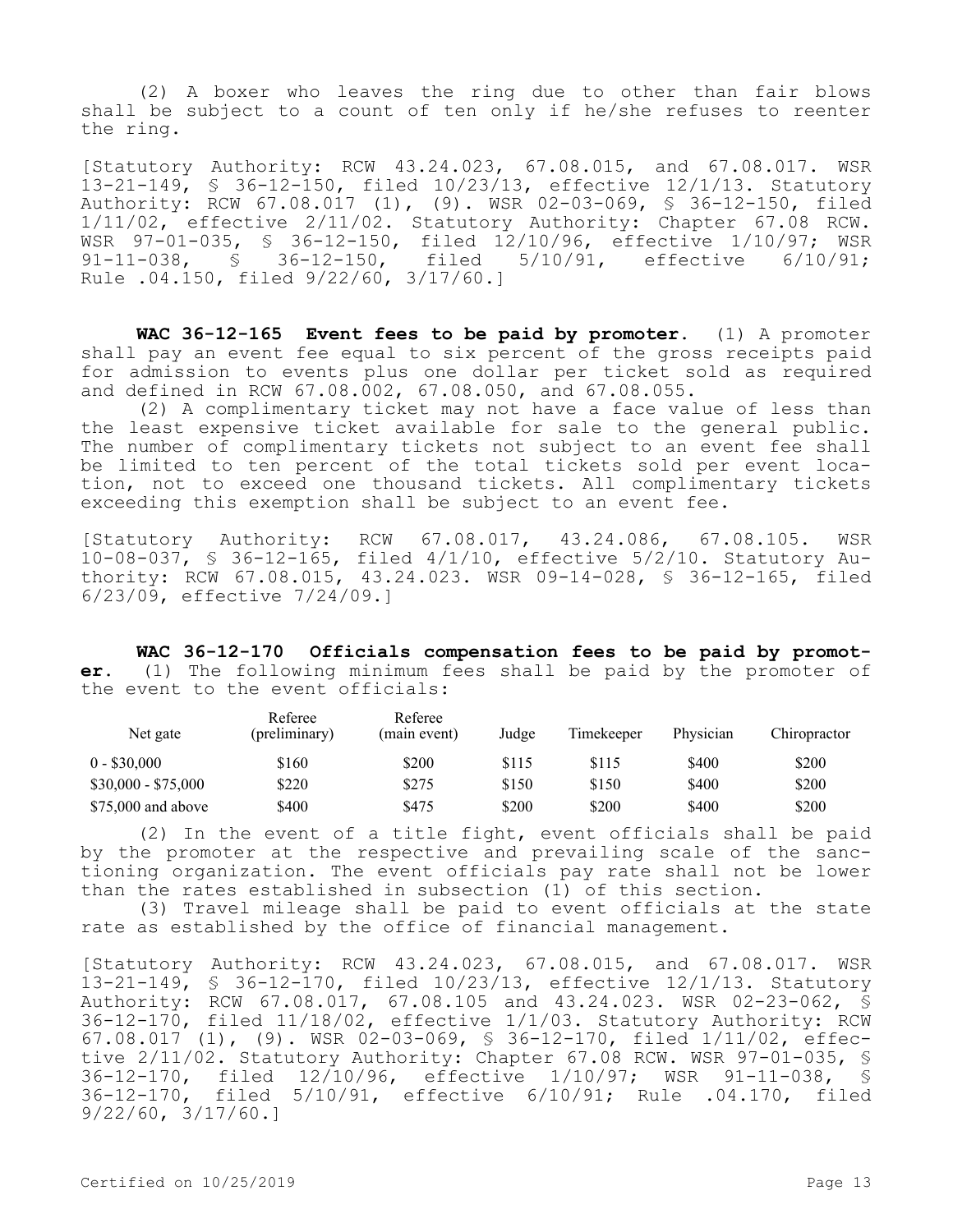**WAC 36-12-190 Duties of department inspector.** (1) The inspector appointed by the department for each boxing event reports directly to the department, and may be a department representative. The inspector shall be responsible for at least the following:

(a) Completion of the event report;

(b) Details of the contest that are not under the jurisdiction of other event officials;

(c) Determining that necessary equipment is provided by the promoter to the boxers, event officials and department officials;

(d) Instructing the seconds in their duties;

(e) Delivering the event physician's prefight and postfight physical reports to the department;

(f) Delivering the statement of weights to the department;

(g) Working with all officials and licensees to assure that all regulations pertaining to the proper conduct of the contest are enforced; and

(h) Inspection of the ring and facilities.

(2) The inspector shall be paid a fee by the promoter, which is two percent of the net gate proceeds of the contest. The fee shall not be less than fifty dollars nor more than one hundred fifty dollars for a closed circuit contest and not less than one hundred dollars nor more than five hundred dollars for all other contests.

(3) Event report forms shall be supplied to the inspector by the department for each event.

(4) The event report shall be completed by the inspector for each event and signed by the event officials.

(5) The inspector report shall contain at least the following information:

(a) Recommendations from event physicians regarding suspensions;

(b) Information regarding possible violations of the law or rules;

(c) Circumstances under which a contest is stopped;

(d) Reason for awarding a decision;

(e) Ending time of match;

(f) Reason for deducting points;

(g) Recommendations for holding the purse or portion of the purse of a boxer;

(h) Name of boxers;

(i) Number of rounds; and

(j) Weigh-in weight of boxers.

[Statutory Authority: RCW 67.08.017 (1), (9). WSR 02-03-069, § 36-12-190, filed 1/11/02, effective 2/11/02. Statutory Authority: Chapter 67.08 RCW. WSR 97-01-035, § 36-12-190, filed 12/10/96, effective 1/10/97; WSR 91-11-038, § 36-12-190, filed 5/10/91, effective 6/10/91. Statutory Authority: 1981 c 337. WSR 84-16-035 (Order 84-1), § 36-12-190, filed 7/26/84. Statutory Authority: Chapter 67.08 RCW. WSR 81-05-005 (Order 80-2), § 36-12-190, filed 2/6/81; Order 74-2, § 36-12-190, filed 11/17/76; Order 74-1, § 36-12-190, filed 11/19/74; Rule .04.190, filed 9/22/60, 3/17/60.]

**WAC 36-12-195 License fees, renewals and requirements.** (1) The license year is one year from date of issue. License fees are paid annually. Fees shall be as follows:

Manager 565.00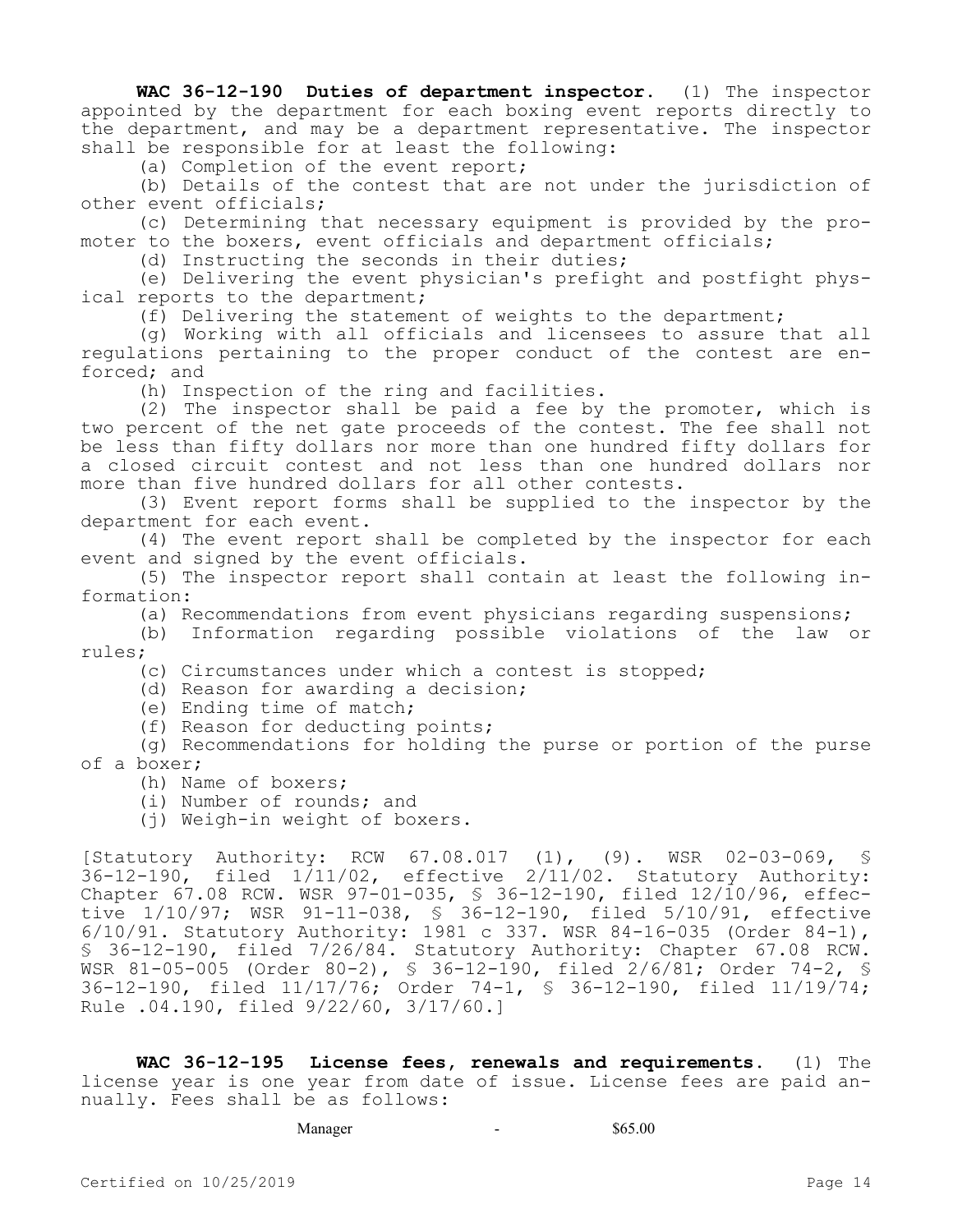| Referee            | \$65.00   |
|--------------------|-----------|
| Boxer              | \$25.00   |
| Matchmaker         | \$65.00   |
| Second             | \$25.00   |
| Inspector          | \$65.00   |
| Judge              | \$65.00   |
| Timekeeper         | \$65.00   |
| Announcer          | \$65.00   |
| Event physician    | No charge |
| Event chiropractor | \$65.00   |
| Promoter           | \$500.00  |
|                    |           |

(2) All renewal fees shall be the same fee as each original license fee.

(3) Licensing requirements:

(a) Completed application on form approved by the department.

(b) Completed physical within one year (boxer and referee only).

(c) Federal identification card (boxer only).

(d) One small current photograph, not more than two years old (boxer only).

(e) Payment of license fee.

(f) Certification from an organization approved by the department under RCW 67.08.100(3) and WAC 36-12-196.

(4) Applicants may not participate until all licensing requirements are received and approved by the department of licensing.

[Statutory Authority: RCW 43.24.023, 67.08.015, and 67.08.017. WSR 13-21-149, § 36-12-195, filed 10/23/13, effective 12/1/13. Statutory Authority: RCW 67.08.017, 43.24.086, 67.08.105. WSR 10-08-037, § 36-12-195, filed 4/1/10, effective 5/2/10. Statutory Authority: RCW 67.08.017, 67.08.105, and 43.24.023. WSR 02-20-094, § 36-12-195, filed 10/1/02, effective 1/1/03. Statutory Authority: RCW 67.08.017(1). WSR 01-22-029, § 36-12-195, filed 10/29/01, effective 11/29/01; WSR 00-02-054, § 36-12-195, filed 12/31/99, effective 1/31/00. Statutory Authority: Chapter 67.08 RCW. WSR 97-01-035, § 36-12-195, filed<br>12/10/96, effective 1/10/97: WSR 91-11-038, § 36-12-195, filed 12/10/96, effective 1/10/97; WSR 91-11-038, § 36-12-195, 5/10/91, effective 6/10/91.]

**WAC 36-12-196 Organizations approved by the department to certify experience, skill and training of officials.** (1) Any organization wishing to be approved by or maintain their approval by the department to certify adequate experience, skill and training of officials, pursuant to RCW 67.08.100(3), shall submit the following information to the department annually:

(a) Description of training courses required;

(b) List of all persons seeking licensing from Washington state who have received training given by the organization within the past year;

- (c) Dates training was given; and
- (d) Assessment of the skill and experience of the person.

(2) Training seminars for boxing, kickboxing, and martial arts will be offered at least annually by the department. The training curriculum will provide training for the following types of licenses:

(a) Inspector;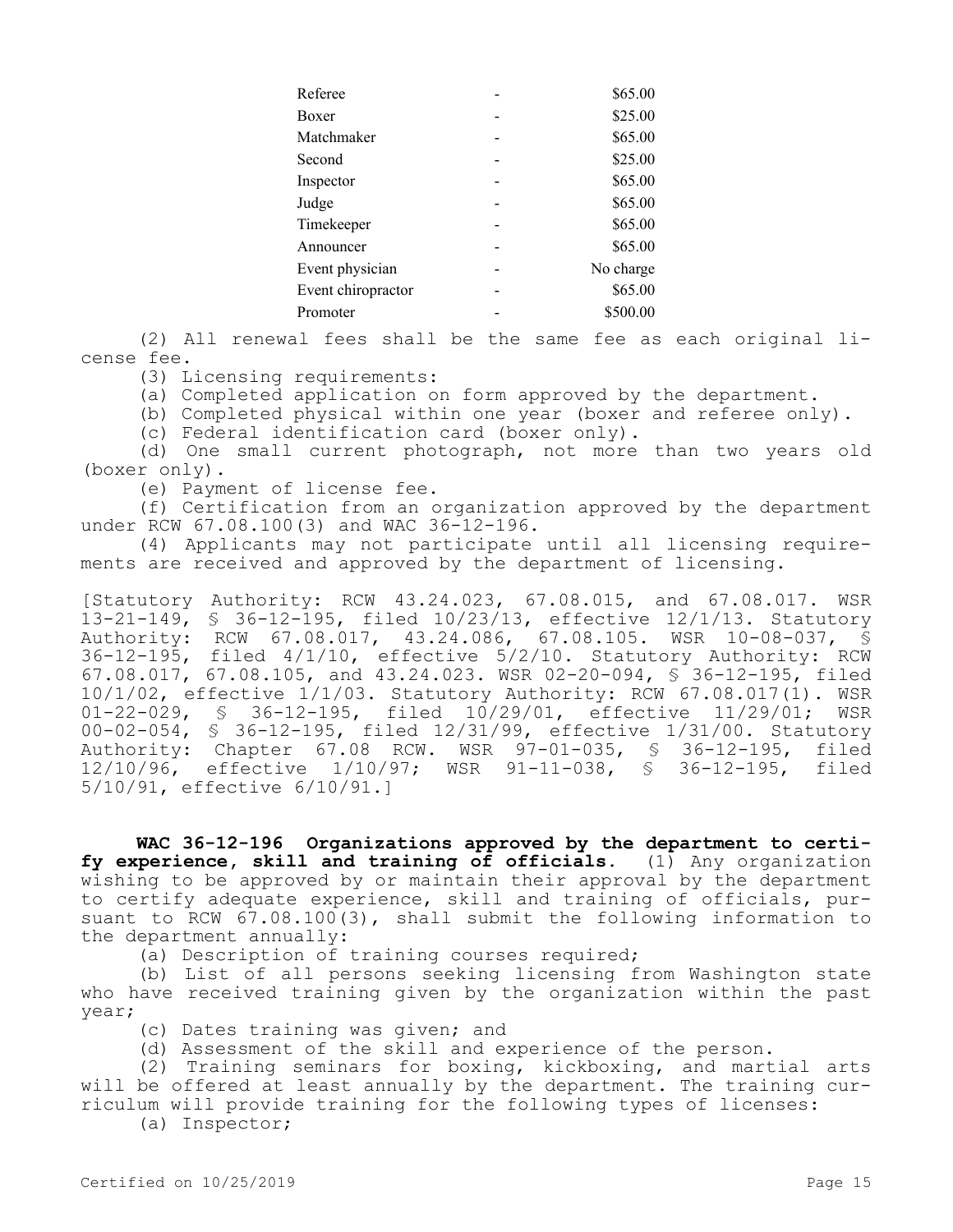- (b) Judge;
- (c) Referee;
- (d) Timekeeper; or
- (e) Other officials deemed necessary by the department.

[Statutory Authority: RCW 43.24.023, 67.08.015, and 67.08.017. WSR 13-21-149, § 36-12-196, filed 10/23/13, effective 12/1/13. Statutory<br>Authority: RCW 67.08.017(1). WSR 01-22-029, § 36-12-196, filed RCW 67.08.017(1). WSR 01-22-029, § 36-12-196, filed 10/29/01, effective 11/29/01.]

**WAC 36-12-200 Boxers.** (1) Boxers shall be present in the dressing room at the time designated by the department or at least one hour before the scheduled time of the first contest.

(2) Male boxers shall box in boxing shorts, abdominal guard, foul proof protection cup, shoes and custom-made, individually fitted mouthpiece.

(3) Female boxers shall box in boxing shorts, abdominal guard, foul proof protection cup, body shirt, breast protector, shoes and a custom-made, individually fitted mouthpiece. All female boxers must provide a negative pregnancy test within seven days prior to each contest.

(4) Boxers shall not use substances on their body or gloves that might handicap an opponent.

(5) If a boxer cannot box in an event for which the boxer has a contract with a promoter due to a physical disability, the boxer shall be examined by a physician as defined in RCW 67.08.002(11) prior to the scheduled event. The boxer shall report the disability to the department prior to the scheduled contest.

(6) After a boxer boxes in an event, the boxer shall not box again until seven days have passed.

(7) The department may limit the persons allowed in the dressing room of a boxer.

(8) Licensees shall not verbally abuse or have physical contact with any event official.

(9) Boxers shall receive a health and safety disclosure form from the department at the time the department issues the federal identification card required by the federal Professional Boxing Safety Act of 1996 including amendments of 2000.

(10) Copies of the annual physical examination required in RCW 67.08.100(2) shall be provided to the department. The examination shall certify that a boxer is physically fit to safely compete in a boxing contest.

(11) Any professional boxer engaging in amateur events shall be subject to disciplinary action by the department.

[Statutory Authority: RCW 67.08.017, 67.08.105, and 43.24.023. WSR  $02-20-094$ , § 36-12-200, filed 10/1/02, effective 1/1/03. Statutory Authority: RCW 67.08.017 (1), (9). WSR 02-03-069, § 36-12-200, filed 1/11/02, effective 2/11/02. Statutory Authority: Chapter 67.08 RCW. WSR 97-01-035, § 36-12-200, filed 12/10/96, effective 1/10/97; WSR<br>91-11-038, § 36-12-200, filed 5/10/91, effective 6/10/91; WSR 36-12-200, filed 5/10/91, effective 6/10/91; WSR 81-05-005 (Order 80-2), § 36-12-200, filed 2/6/81; Order 74-2, § 36-12-200, filed 11/17/76; Rule .04.200, filed 9/22/60, 3/17/60; subsections  $(1)$ ,  $(6)$  and  $(13)$  amended by filing of  $4/17/64$ ; subsection (2) added by filing 4/17/64.]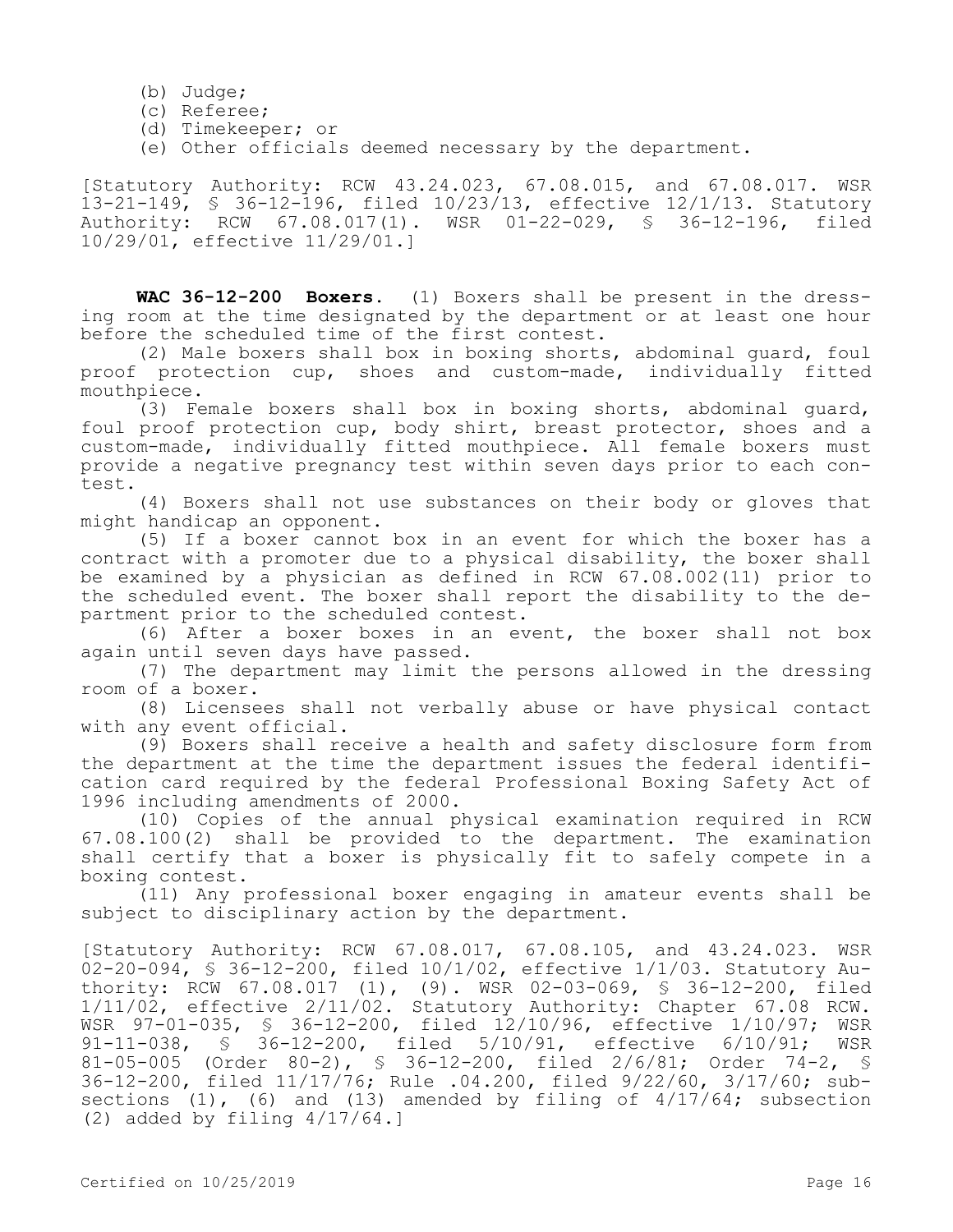## **WAC 36-12-240 To prevent injury to contestants—Physical qualifications and exams.** (1) A boxer applying for a license to box in this state shall meet the following standards:

(a) Be certified by a physician as described in RCW 67.08.002(11) to be physically fit to safely compete in professional boxing. The examination shall include, but not be limited to:

(i) Eyesight;

(ii) Blood pressure;

(iii) Communicable blood diseases including, but not limited to, HIV, Hepatitis B, and Hepatitis C; and

(iv) Other physical factors the department determines are necessary to show a boxer is physically fit to safely compete in professional boxing.

(b) In addition to the requirements of (a) of this subsection, if a boxer is over thirty-six years old, or has lost six consecutive fights, the physical certification in (a) of this subsection must include proof of:

(i) A complete physical exam which includes a magnetic resonance imaging (MRI) of the brain and an electrocardiogram (EKG); and

(ii) Any other specialized medical testing that may be determined necessary by the department.

(2) The event physician shall examine boxers and referees within twenty-four hours prior to and immediately following an event as described under WAC 36-12-310.

(3) A boxer who tests positive for a drug prohibited by the World Anti-doping Agency on a drug test required by RCW 67.08.090(5) may not be allowed to box in events.

(4) When a contestant has been knocked out, none of the handlers are to touch the contestant until the attending physician enters the ring and personally attends the fallen contestant, and issues such instructions as deemed necessary to the contestant's handlers.

[Statutory Authority: RCW 43.24.023, 67.08.015, and 67.08.017. WSR 13-21-149, § 36-12-240, filed 10/23/13, effective 12/1/13. Statutory Authority: RCW 67.08.017, 67.08.105, and 43.24.023. WSR 02-20-094, § 36-12-240, filed 10/1/02, effective 1/1/03. Statutory Authority: RCW 67.08.017 (1), (9). WSR 02-03-069, § 36-12-240, filed 1/11/02, effective 2/11/02. Statutory Authority: Chapter 67.08 RCW. WSR 97-01-035, \$<br>36-12-240, filed 12/10/96, effective 1/10/97; WSR 91-11-038, \$ 36-12-240, filed 12/10/96, effective 1/10/97; WSR 91-11-038, § 36-12-240, filed 5/10/91, effective 6/10/91; Rule .04.240, filed 12/6/67; Rule .04.240, filed 9/22/60, 3/17/60, subsection (11), filed 4/17/64.]

**WAC 36-12-250 Managers.** (1) Boxers are not required to have a manager.

(2) Managers may serve as seconds for their contracted boxers without holding a second's license.

(3) When a boxer has a manager, there shall be a contract for services as an agent or representative. Contracts need not be filed with the department, but shall be provided upon request.

(4) A manager shall not be a promoter at an event where he/she has a direct or indirect financial interest in a boxer who is scheduled for ten rounds or more of boxing.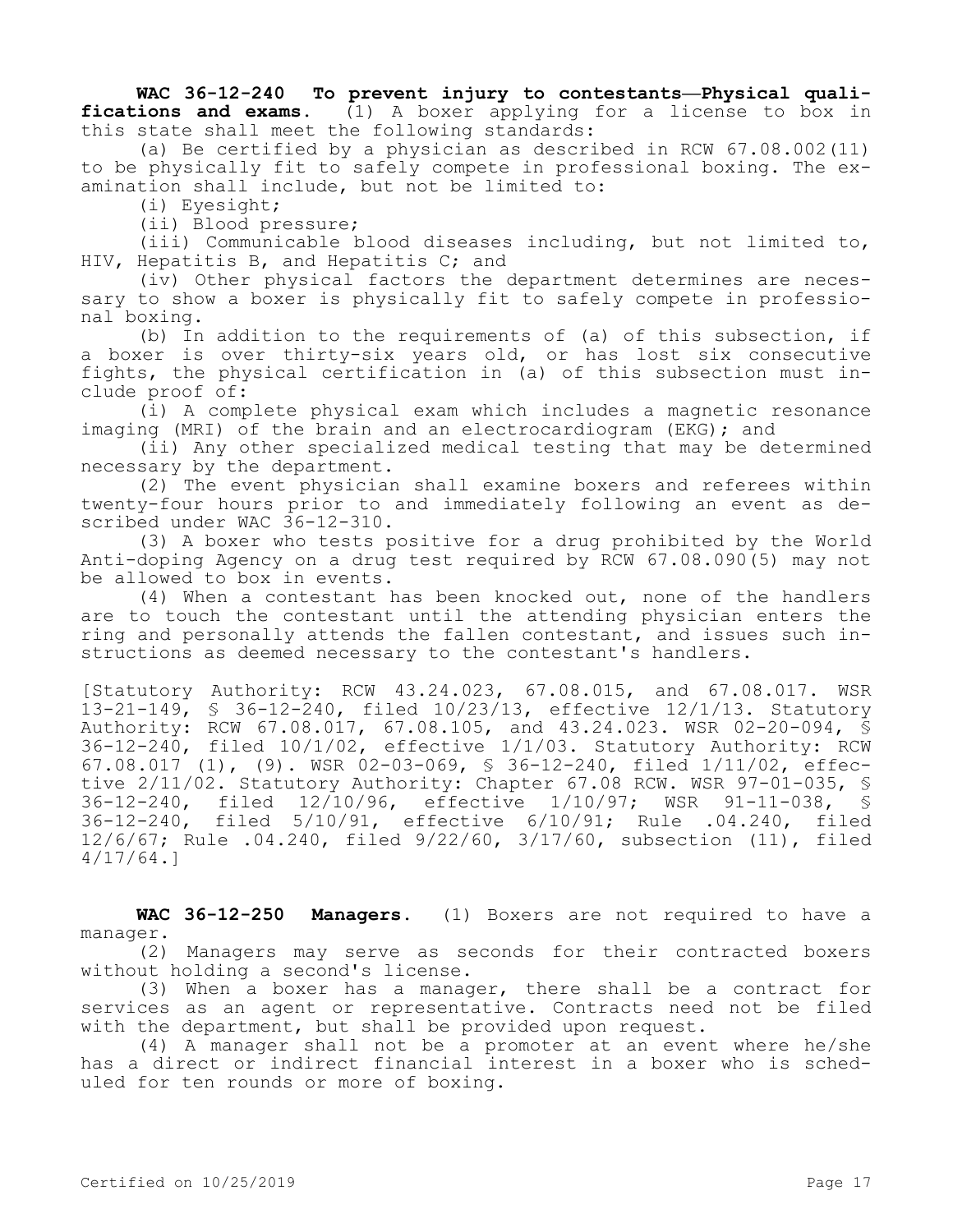(5) All contracts between boxers and managers shall be in accordance with the "Professional Boxing Safety Act of 1996" and amended by the "Muhammad Ali Boxing Reform Act."

[Statutory Authority: RCW 67.08.017 (1), (9). WSR 02-03-069, §  $36-12-250$ , filed  $1/11/02$ , effective  $2/11/02$ . Statutory Authority: Chapter 67.08 RCW. WSR 97-01-035, § 36-12-250, filed 12/10/96, effective 1/10/97; WSR 91-11-038, § 36-12-250, filed 5/10/91, effective 6/10/91; WSR 81-05-005 (Order 80-2), § 36-12-250, filed 2/6/81; Rule .04.250, filed 9/22/60, 3/17/60; subsection (1) amended by filing of 4/17/64.]

**WAC 36-12-260 Seconds.** (1) During a contest a second may: (a) Coach at ringside or in the ring during the break between rounds;

(b) Stop bleeding from cuts;

(c) Reduce swelling;

(d) Provide water or other cooling-down techniques.

(2) No more than four seconds can assist each boxer during a contest.

(3) Seconds shall remain seated during rounds and shall not excessively coach a boxer during rounds.

(4) Before a contest begins, a chief second for each boxer shall be identified for the inspector and the referee.

(5) Seconds shall not enter a ring until the bell indicates the end of a round. Seconds shall leave the ring at the sound of the timekeeper's whistle that is given ten seconds before a round begins. Seconds shall remove all items in the ring and on the ring platform prior to the bell sounding at the beginning of a round.

(6) The chief second shall signal the referee to stop the fight by mounting the ring platform during a round.

[Statutory Authority: RCW 67.08.017 (1), (9). WSR 02-03-069, §  $36-12-260$ , filed  $1/11/02$ , effective  $2/11/02$ . Statutory Authority: Chapter 67.08 RCW. WSR 97-01-035, § 36-12-260, filed 12/10/96, effective 1/10/97; WSR 91-11-038, § 36-12-260, filed 5/10/91, effective 6/10/91; WSR 81-05-005 (Order 80-2), § 36-12-260, filed 2/6/81; Order 74-2, § 36-12-260, filed 11/17/76; Order 74-1, § 36-12-260, filed 11/19/74; Rule .04.260, filed 9/22/60, 3/17/60.]

**WAC 36-12-270 Matchmakers.** (1) A matchmaker shall request approval from the department for each boxing contest for boxing events.

(2) The department may approve the contest if the following information about each boxer is similar and the department does not have undue concern for the safety and welfare of either boxer proposed for a contest:

- (a) Boxing record;
- (b) Boxing experience;
- (c) Boxing skill; and
- (d) Physical condition.

(3) The department shall notify the matchmaker and promoter when a boxing contest is approved by giving preliminary approval to the matchmaker and by approving the advance notice submitted by the promoter.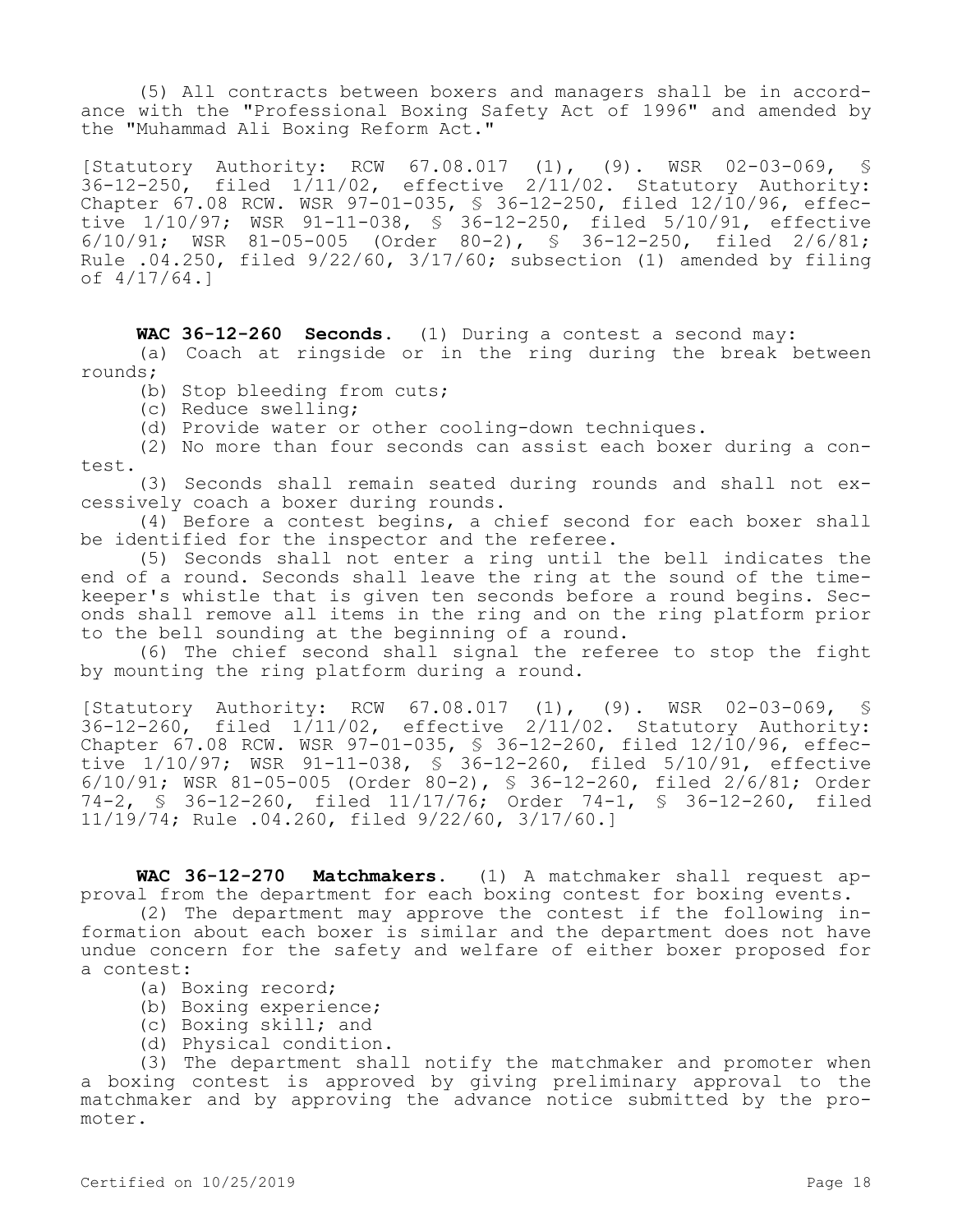[Statutory Authority: RCW 43.24.023, 67.08.015, and 67.08.017. WSR 13-21-149, § 36-12-270, filed 10/23/13, effective 12/1/13. Statutory Authority: RCW 67.08.017 (1), (9). WSR 02-03-069, § 36-12-270, filed 1/11/02, effective 2/11/02. Statutory Authority: Chapter 67.08 RCW. WSR 97-01-035, § 36-12-270, filed 12/10/96, effective 1/10/97; WSR<br>91-11-038, § 36-12-270, filed 5/10/91, effective 6/10/91: WSR 91-11-038, § 36-12-270, filed 5/10/91, effective 6/10/91; 81-05-005 (Order 80-2), § 36-12-270, filed 2/6/81; Rule .04.270, filed 9/22/60, 3/17/60.]

**WAC 36-12-280 Timekeeper.** (1) The timekeeper supplies the bell and timing equipment.

(2) The bell shall be placed at the ring no higher than the level of the ring platform and be of a clear tone so that the contestants and officials may easily hear it.

(3) Equipment shall include, but is not limited to, two accurate stopwatches, whistle, hammer, and bell.

(4) The timekeeper shall be seated at ringside with the bell and shall indicate the beginning and ending of each round by striking the bell with a hammer.

(5) Ten seconds before the beginning of each round the timekeeper shall blow the whistle as a warning for everyone but the referee and boxers to leave the ring.

(6) Ten seconds before the end of each round the timekeeper shall notify the referee that the round is ending by striking a hard surface with a hammer or other similar object.

(7) When a contest terminates before the scheduled rounds are completed, the timekeeper shall inform the inspector of the exact duration of the contest.

(8) The timekeeper shall assist the referee during the knockdown count of a boxer.

(9) The timekeeper shall stop time on the referee's command of "time-out" and shall restart on the referee's command of "time-in" or "box."

[Statutory Authority: RCW 43.24.023, 67.08.015, and 67.08.017. WSR 13-21-149, § 36-12-280, filed 10/23/13, effective 12/1/13. Statutory Authority: RCW 67.08.017 (1), (9). WSR 02-03-069, § 36-12-280, filed 1/11/02, effective 2/11/02. Statutory Authority: Chapter 67.08 RCW. WSR 97-01-035, § 36-12-280, filed 12/10/96, effective 1/10/97; WSR 91-11-038, § 36-12-280, filed 5/10/91, effective 6/10/91; Rule .04.280, filed 9/22/60, 3/17/60.]

**WAC 36-12-285 Procedure in the event that a referee is incapacitated.** (1) Timekeeper shall ring the bell and stop time.

(2) The inspector or department representative shall command the boxers to stop boxing and direct the boxers to opposite neutral corners.

(3) Physicians shall attend to the referee.

(4) If the referee cannot continue, an alternate referee shall be assigned by the inspector or department representative.

(5) Boxing and time shall resume at the referee's command of "time-in" or "box."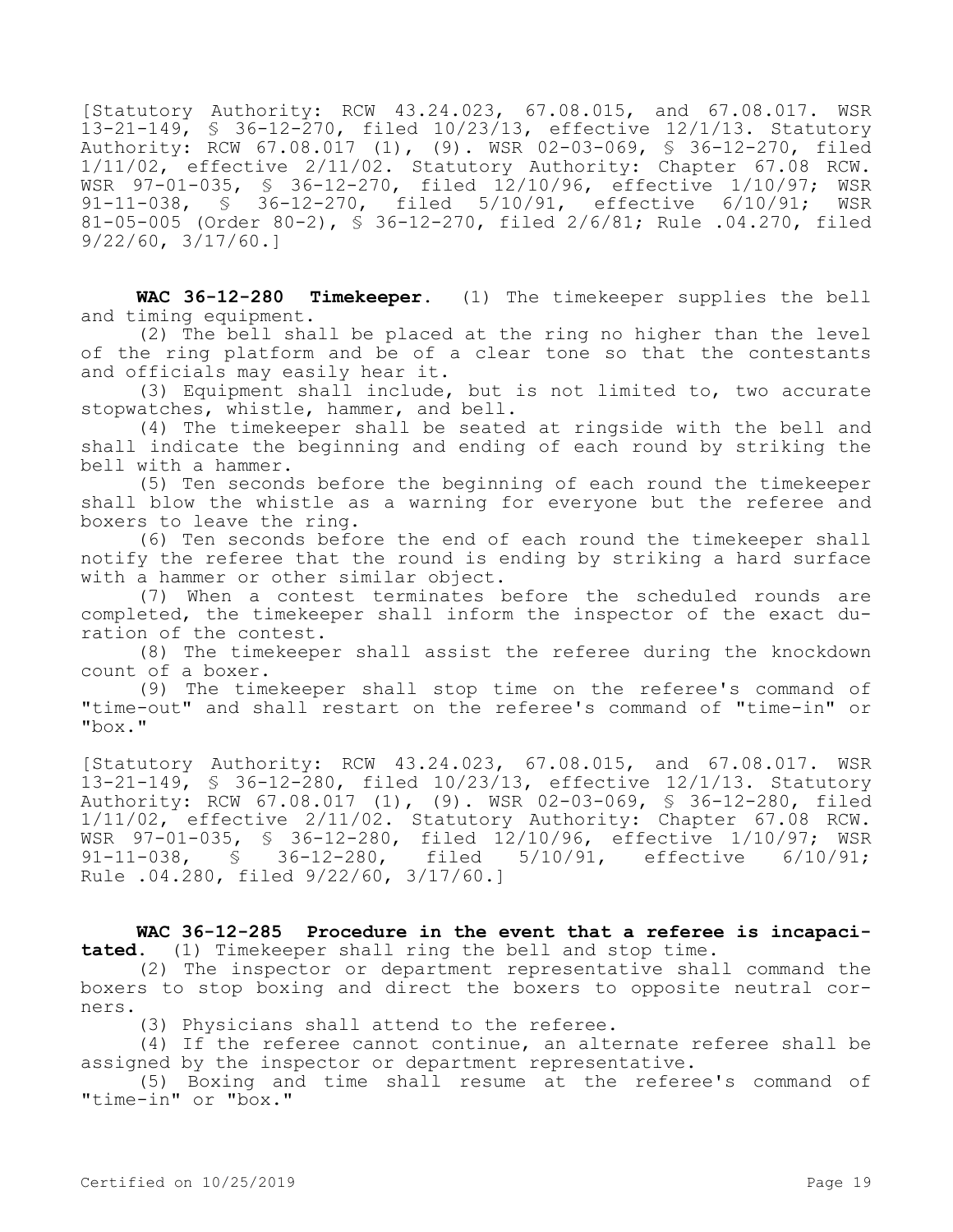[Statutory Authority: RCW 43.24.023, 67.08.015, and 67.08.017. WSR 13-21-149, § 36-12-285, filed 10/23/13, effective 12/1/13. Statutory Authority: RCW 67.08.017 (1), (9). WSR 02-03-069, § 36-12-285, filed 1/11/02, effective 2/11/02.]

**WAC 36-12-290 Announcer.** (1) At the beginning of a contest, when the boxers and their chief seconds are in the ring, the announcer shall announce to the audience the names of the boxers, their weight, and other pertinent information.

(2) At the conclusion of a contest, the announcer shall announce the outcome of the contest.

(3) Prior to the first contest, the announcer shall announce any substitutions of boxers or changes in an event schedule.

[Statutory Authority: RCW 67.08.017 (1), (9). WSR 02-03-069, §  $36-12-290$ , filed  $1/11/02$ , effective  $2/11/02$ . Statutory Authority: Chapter 67.08 RCW. WSR 97-01-035, § 36-12-290, filed 12/10/96, effective 1/10/97; WSR 91-11-038, § 36-12-290, filed 5/10/91, effective 6/10/91; Rule .04.290, filed 9/22/60, 3/17/60.]

**WAC 36-12-300 Judges.** (1) Judges shall be provided scorecards by the inspector. Judges shall score each round of the contest using the scorecard, sign it at the conclusion of the round and turn it in to the referee or designated official. The referee or designated official shall turn the scorecards in to the inspector who verifies the addition on the scorecards and gives the outcome of the contest to the announcer who announces the outcome to the audience.

(2) Judges shall score all contests using the "ten-point-must system." If a judge determines that both of the boxers are even in a round, each boxer receives ten points for the round. No fraction of points shall be given to a boxer for a round.

(3) If the outcome of an incomplete contest is determined by using the scorecards of the judges, all rounds including partially completed rounds will be scored. If no action has occurred, the round should be scored as an even round at the discretion of the judges.

(4) Judges shall only deduct points from a boxer's score when instructed by the referee. If the referee penalizes either contestant, then the appropriate points shall be deducted when the inspector calculates the final score.

(5) Prior to an event, each judge shall disclose to the department all considerations, including reimbursement for expenses, which will be received from any source for participation at an event. Disclosure shall be made on a form supplied by the department.

[Statutory Authority: RCW 43.24.023, 67.08.015, and 67.08.017. WSR 13-21-149, § 36-12-300, filed 10/23/13, effective 12/1/13. Statutory Authority: RCW 67.08.017 (1), (9). WSR 02-03-069, § 36-12-300, filed 1/11/02, effective 2/11/02. Statutory Authority: Chapter 67.08 RCW. WSR 97-01-035, § 36-12-300, filed 12/10/96, effective 1/10/97; WSR 91-11-038, § 36-12-300, filed 5/10/91, effective 6/10/91; Rule .04.300, filed 9/22/60, 3/17/60.]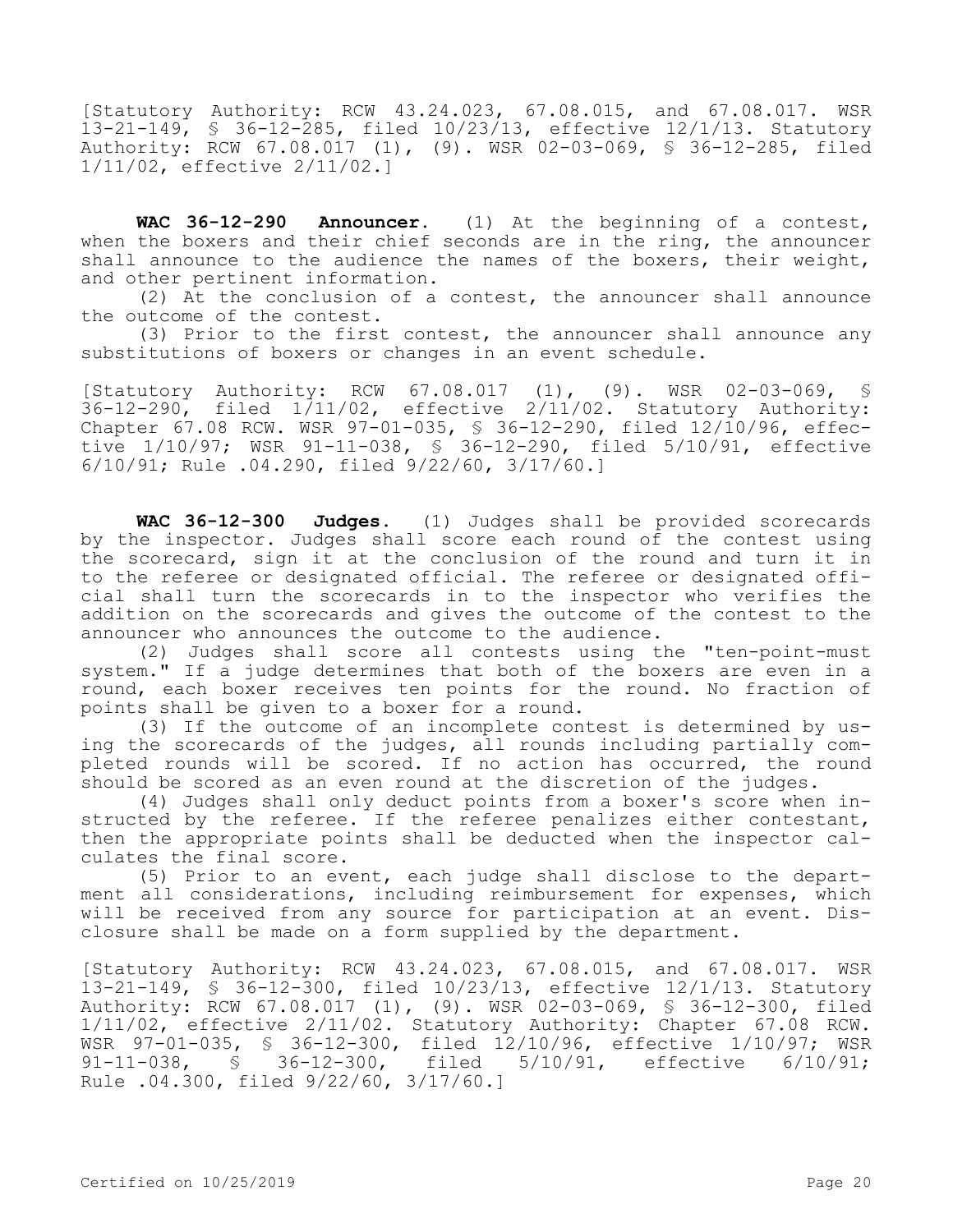**WAC 36-12-310 Event physician.** (1) The event physician shall examine the boxers and referees as required by RCW 67.08.090 and provide a report to the inspector or department representative in writing that discloses the results of the examinations and recommendations.

(2) Medical equipment to be utilized by an event physician for the preflight and post fight examinations of boxers and referees shall consist of, but not be limited to, a blood pressure cuff, stereoscope, ophthalmologic, penlight, reflex hammer, stethoscope, thermometer, and tongue depressor.

(3) If the event physician determines that a boxer or referee should not participate in an event due to a condition found during the preflight examination, the event physician shall recommend to the department that the boxer or referee not participate in the event.

(4) An event physician shall be at ringside during all the contests in an event and shall be prepared to provide medical assistance to a boxer if requested by the referee.

(5) The promoter shall provide the event physician with a suitable place to perform the preflight and post fight physical examinations.

(6) The event physician shall perform a post fight physical on each boxer immediately following an event and may recommend temporary suspension of the boxer's license due to injury incurred during a contest.

(7) The event physician may inspect first-aid equipment used by seconds.

[Statutory Authority: RCW 43.24.023, 67.08.015, and 67.08.017. WSR 13-21-149, § 36-12-310, filed 10/23/13, effective 12/1/13. Statutory Authority: RCW 67.08.017 (1), (9). WSR 02-03-069, § 36-12-310, filed 1/11/02, effective 2/11/02. Statutory Authority: Chapter 67.08 RCW. WSR 97-01-035, § 36-12-310, filed 12/10/96, effective 1/10/97; WSR 91-11-038, § 36-12-310, filed 5/10/91, effective 6/10/91; WSR 80-09-065 (Order 80-1), § 36-12-310, filed 7/16/80; Rule .04.310(4), filed 12/6/67; Rule .04.310, filed 9/22/60, 3/17/60.]

**WAC 36-12-320 Suspensions.** (1) A boxer whose manager has been suspended under chapter 67.08 RCW may continue boxing during the term of such suspension, signing his/her own boxer/promoter contract.

(2) Boxers scheduled for a contest shall sign a letter of agreement with the department accepting temporary suspension of their license if they receive an injury during the contest. The schedule for suspensions is:

(a) Thirty days for a technical knockout;

(b) Sixty days for a knockout;

(c) A period of time different than (a) and (b) of this subsection if serious injury or condition is detected by the event physician during the post fight physical; and

(d) A period of time or an indefinite period of time if serious injury or condition is detected by the event physician. If the suspension is for an indefinite period of time, the boxer may not box again without an examination completed by a physician who has provided written certification to the department that the medical condition no longer exists.

(3) If at any time a boxer's ability to perform is questionable, whether for reasons of health, mental condition, or no longer possess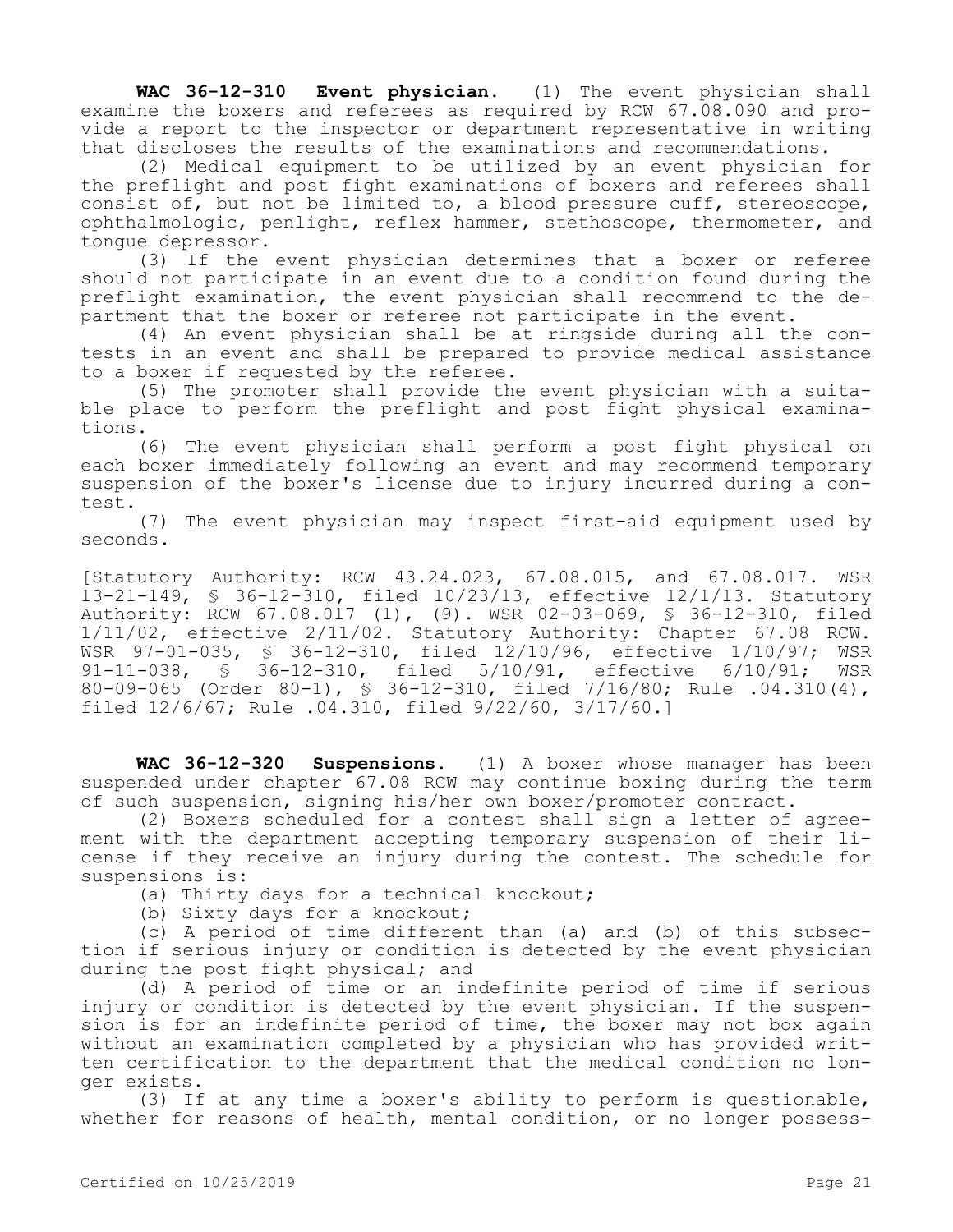ing the ability to compete or for any other reason, the department may recommend that the boxer be retired from further competition.

(4) Boxers who have been recommended for retirement have a right to a hearing under chapter 34.05 RCW, the Administrative Procedure Act.

[Statutory Authority: RCW 43.24.023, 67.08.015, and 67.08.017. WSR 13-21-149, § 36-12-320, filed 10/23/13, effective 12/1/13. Statutory Authority: RCW 67.08.017 (1), (9). WSR 02-03-069, § 36-12-320, filed 1/11/02, effective 2/11/02. Statutory Authority: Chapter 67.08 RCW. WSR 97-01-035, § 36-12-320, filed 12/10/96, effective 1/10/97; WSR 91-11-038, § 36-12-320, filed 5/10/91, effective 6/10/91; WSR 80-09-065 (Order 80-1), § 36-12-320, filed 7/16/80; Rule .04.320, filed 9/22/60, 3/17/60, subsections (11) and (12), filed 4/17/64; subsection (12) deleted, filed  $12/6/67.1$ 

**WAC 36-12-360 Promoters.** (1) Promoters shall not release the names of boxing contestants in an event to the media or otherwise publicize a contest unless a boxer/promoter contract has been signed and the contest approved by the department.

(2) Promoters shall not schedule an event intermission that exceeds twenty minutes.

(3) Promoters shall dispense drinks only in plastic or paper containers.

(4) Advance notices for all boxing shows must be in the office of the department seven days prior to the holding of any boxing show. In addition to the regular scheduled boxers the advance notice must show the names of boxers engaged by the promoter for an emergency bout.

(5) Changes in announced or advertised programs for any contest must be approved prior to the contest by the department. Notice of such change or substitution must also be given to the press, conspicuously posted at the box office, and announced from the ring before the opening contest. If any ticket holders desire a refund, such refund shall be made at the box office prior to the start of the first contest.

(6) The promoter of an event shall contract with each boxer for a contest. Original contracts shall be filed with the department at least five days prior to the event. The contract shall be on a form supplied by the department and contain at least the following:

- (a) The weight of the boxer at weigh-in;
- (b) The amount of the purse to be paid for the contest;
- (c) The date and location of the contest;
- (d) Any other payment or consideration provided to the boxer;

(e) List of all fees, charges and expenses including training expenses that will be assessed to the boxer or deducted from the boxer's purse;

(f) Any reduction in a boxer's purse contrary to a previous agreement between the promoter and the boxer; and

(g) The amount of any compensation or consideration that a promoter has contracted to receive from a match.

(7) If a boxer/promoter contract is renegotiated, the promoter shall provide the department with the contract at least two hours prior to an event's scheduled start time.

(8) If the information from the contract in subsection (6)(e), (f), and (g) of this section is discloseable under Washington state public disclosure law, the promoter may instead provide the informa